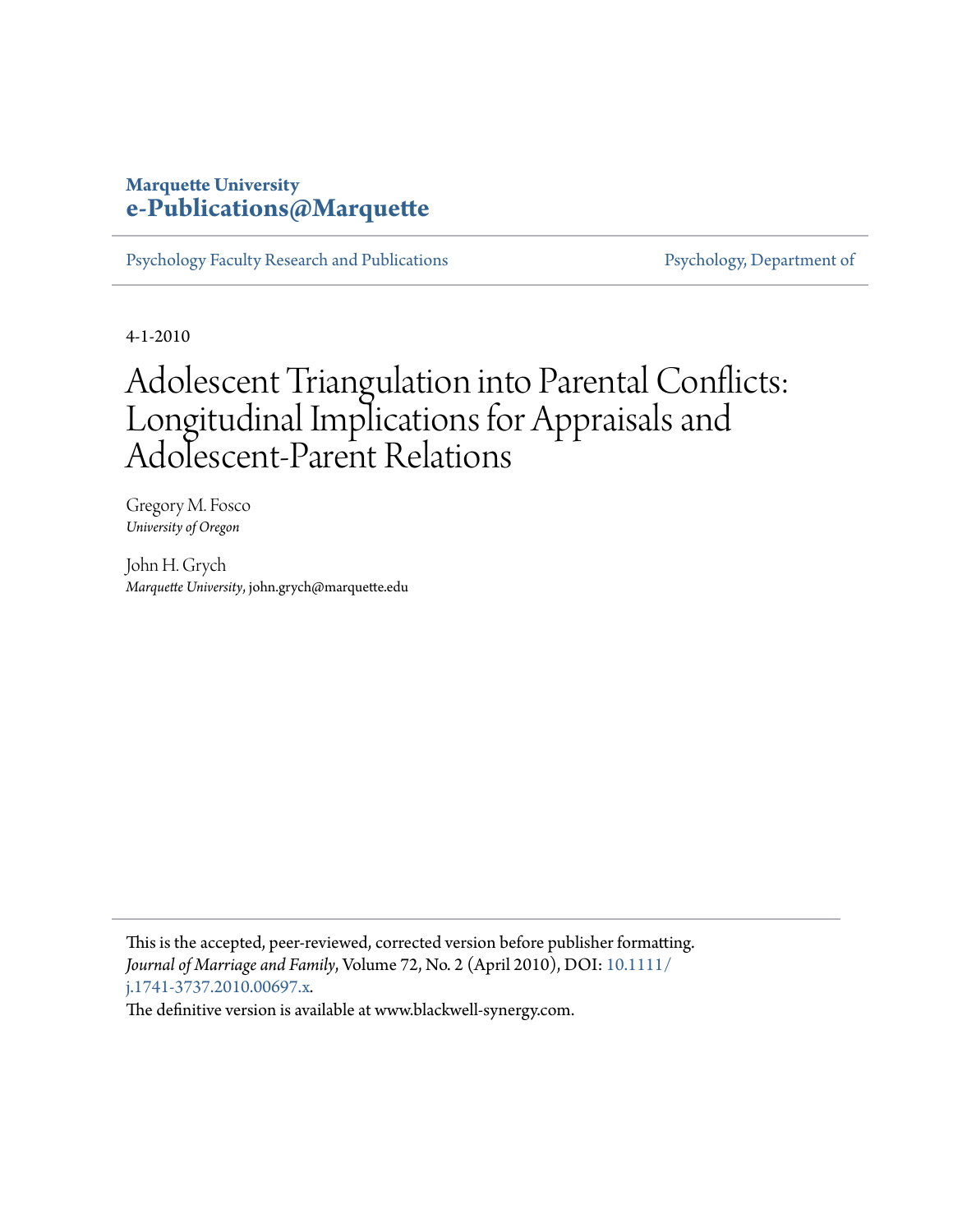# Adolescent Triangulation into Parental Conflicts: Longitudinal Implications for Appraisals and Adolescent-Parent Relations

Gregory M. Fosco *Child and Family Center, University of Oregon Eugene, OR*  John H. Grych *Department of Psychology, Marquette University Milwaukee, WI*

**Abstract:** Although triangulation into parental conflict is a risk factor for child and adolescent maladjustment, little is known about how triangulation affects adolescents' functioning or the factors that lead children to be drawn into parental disagreements. This prospective study examined the relations between triangulation, appraisals of conflict, and parent-child relations in a sample of 171 adolescents, ages 14 to 19 years, at 2 time points. Crosslagged path analyses revealed that youths who experienced greater threat in response to conflict reported increases in triangulation over time, and triangulation was associated with increased self-blame and diminished parentadolescent relations. This study highlights links between intrapersonal, dyadic, and triadic processes and suggests a mechanism by which interparental discord spills over into parent-adolescent relations.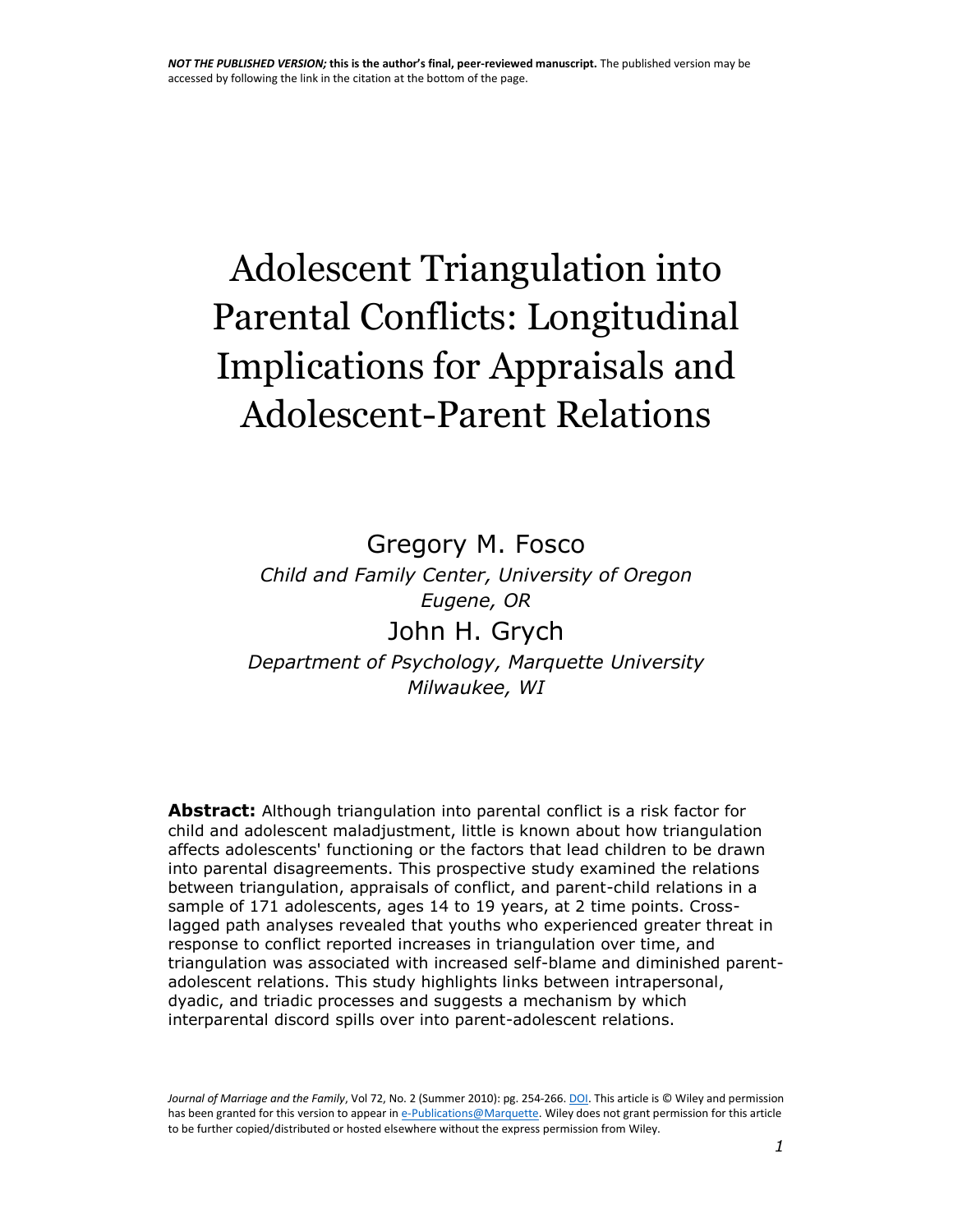**Keywords:** cognition; fathers; interparental conflict; longitudinal method; mothers; parent-adolescent relations

Family systems theory offers a framework for investigating how broader patterns of family interaction influence the effects of interparental conflict on children [\(Davies, Harold, Goeke-Morey, &](http://onlinelibrary.wiley.com/doi/10.1111/j.1741-3737.2010.00697.x/full#b14)  [Cummings, 2002;](http://onlinelibrary.wiley.com/doi/10.1111/j.1741-3737.2010.00697.x/full#b14) [El-Sheikh & Elmore-Staton, 2004;](http://onlinelibrary.wiley.com/doi/10.1111/j.1741-3737.2010.00697.x/full#b17) [Grych, Raynor, &](http://onlinelibrary.wiley.com/doi/10.1111/j.1741-3737.2010.00697.x/full#b23)  [Fosco, 2004\)](http://onlinelibrary.wiley.com/doi/10.1111/j.1741-3737.2010.00697.x/full#b23). The process of triangulation in particular has been highlighted by family theorists and researchers [\(Buchanan &](http://onlinelibrary.wiley.com/doi/10.1111/j.1741-3737.2010.00697.x/full#b7)  [Waizenhofer, 2001;](http://onlinelibrary.wiley.com/doi/10.1111/j.1741-3737.2010.00697.x/full#b7) [Buehler, Lange, & Franck, 2007;](http://onlinelibrary.wiley.com/doi/10.1111/j.1741-3737.2010.00697.x/full#b9) [Grych et al.,](http://onlinelibrary.wiley.com/doi/10.1111/j.1741-3737.2010.00697.x/full#b23)  [2004\)](http://onlinelibrary.wiley.com/doi/10.1111/j.1741-3737.2010.00697.x/full#b23) because chronic, unresolved interparental discord can strain the coparental relationship and lead to children being drawn into parental conflict in an effort to resolve it or diffuse the resulting tension [\(Minuchin, 1974\)](http://onlinelibrary.wiley.com/doi/10.1111/j.1741-3737.2010.00697.x/full#b30). Triangulation has been found to mediate the association between interparental conflict and child adjustment problems (Buehler et al.; [Fosco & Grych, 2008\)](http://onlinelibrary.wiley.com/doi/10.1111/j.1741-3737.2010.00697.x/full#b19), but little is known about the factors that predict when children will be triangulated or how being drawn into parental conflict leads to maladjustment.

Explicating the links between intrapersonal, dyadic, and triadic factors associated with child adjustment is an important step toward building more comprehensive models that explain how witnessing parental discord affects youths' development. Therefore, the goal of the present study was to investigate relations between triangulation into parental disagreements and two processes shown to be pathways through which interparental conflict affects youths' functioning: adolescents' appraisals of conflict and the quality of parent-child relationships. We measured triangulation as adolescent's subjective sense of feeling drawn into or caught in the middle of parental discord and utilized a short-term longitudinal design to investigate the associations between triangulation and two sets of mediators related to adolescent outcomes: (a) appraisals of threat, self-blame, and coping efficacy and (b) conflict and closeness in youths' relationship with each parent. Next, we provide the conceptual rationale for expecting triangulation to be associated with conflict appraisals and parent-adolescent relationships.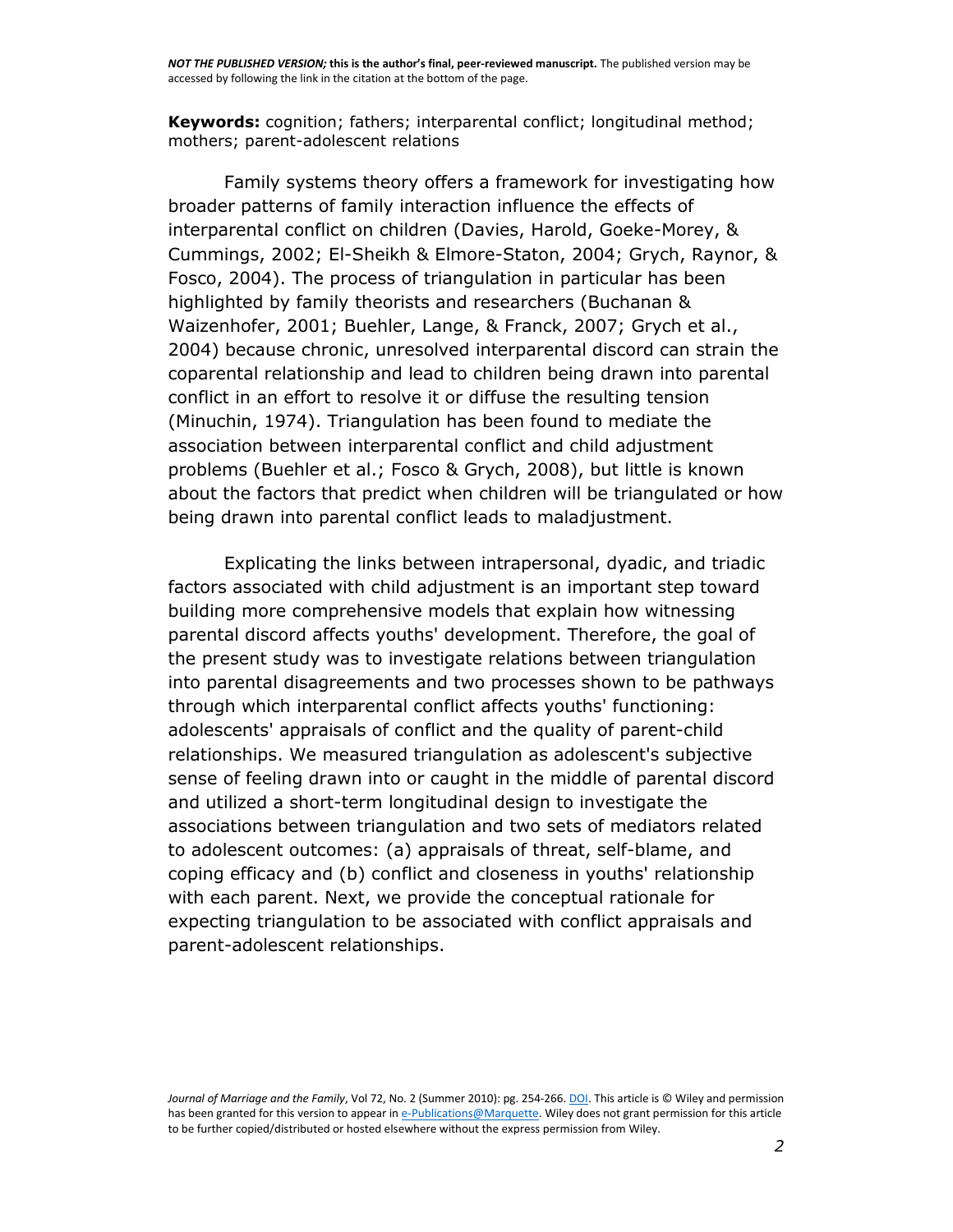# **Triangulation and Adolescents' Appraisals of Interparental Conflict**

According to the cognitive-contextual framework [\(Grych &](http://onlinelibrary.wiley.com/doi/10.1111/j.1741-3737.2010.00697.x/full#b21)  [Fincham, 1990\)](http://onlinelibrary.wiley.com/doi/10.1111/j.1741-3737.2010.00697.x/full#b21), children exposed to interparental conflict attempt to understand how the discord will affect them (threat), what they can do about the conflict (coping), and who is responsible for it (blame). Their appraisals are proposed to mediate the impact of conflict on their adjustment, and a recent meta-analysis confirmed that threat, coping, and blame appraisals consistently are linked with internalizing and externalizing problems [\(Rhoades, 2008\)](http://onlinelibrary.wiley.com/doi/10.1111/j.1741-3737.2010.00697.x/full#b32). Children's conflict appraisals also are shaped by contextual factors that include broader patterns of interaction in the family. Being triangulated into parental disagreements is likely to make the conflict more threatening to children because they may become the target of parental hostility or aggression or feel torn between their loyalties toward each parent. In a study of 6- to 10-year-old children, [Kerig \(1995\)](http://onlinelibrary.wiley.com/doi/10.1111/j.1741-3737.2010.00697.x/full#b26) found that children in families characterized by cross-generational coalitions were more threatened by parental conflict than those with other family dynamics. More recently, [Gerard, Buehler, Franck, and Anderson \(2005\)](http://onlinelibrary.wiley.com/doi/10.1111/j.1741-3737.2010.00697.x/full#b20) reported that 10- to 14-year-old children who were drawn into marital conflict reported higher levels of threat and lower coping efficacy when disagreements arose.

Triangulation also may elicit greater self-blame because children are more likely to feel responsible for causing or helping to resolve the conflict. Self-blame is more common when the topic of a disagreement is child related [\(Grych & Fincham, 1993\)](http://onlinelibrary.wiley.com/doi/10.1111/j.1741-3737.2010.00697.x/full#b22), which may suggest that children could be more likely to assume responsibility for conflicts that involve them in some way. Using structural equation modeling, [Gerard](http://onlinelibrary.wiley.com/doi/10.1111/j.1741-3737.2010.00697.x/full#b20)  [and colleagues \(2005\)](http://onlinelibrary.wiley.com/doi/10.1111/j.1741-3737.2010.00697.x/full#b20) found that parent-reported triangulation was indirectly associated with self-blame through relations with threat and coping.

Although these studies show that triangulation is correlated with children's appraisals, the data are cross-sectional and so do not address the question of whether appraisals shape or are shaped by being drawn into parental disagreements. It is plausible that children's appraisals of parental conflict may lead them to intervene in the

*Journal of Marriage and the Family*, Vol 72, No. 2 (Summer 2010): pg. 254-266[. DOI.](http://dx.doi.org/10.1111/j.1741-3737.2010.00697.x) This article is © Wiley and permission has been granted for this version to appear i[n e-Publications@Marquette.](http://epublications.marquette.edu/) Wiley does not grant permission for this article to be further copied/distributed or hosted elsewhere without the express permission from Wiley.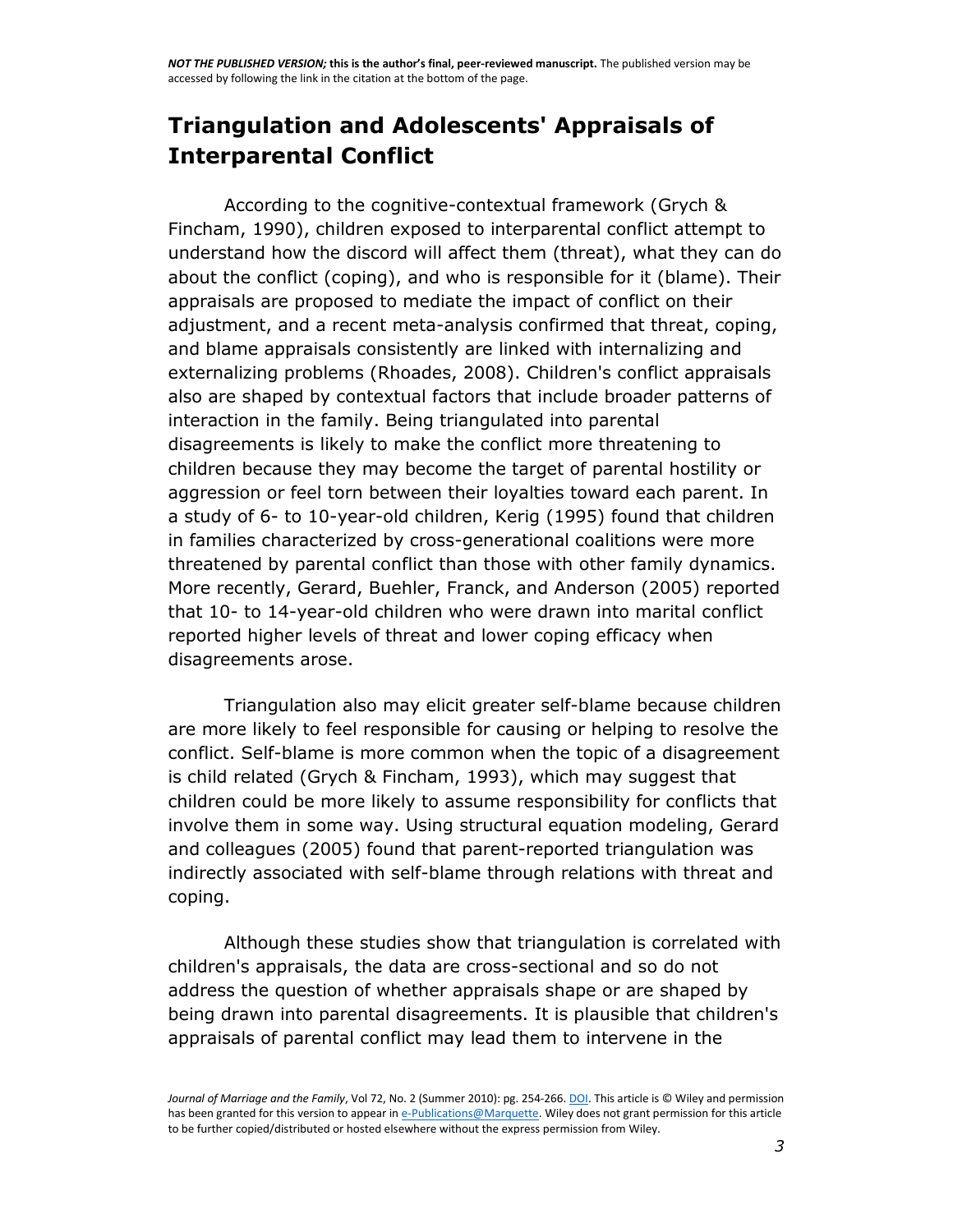interaction. [Grych and Fincham \(1993\)](http://onlinelibrary.wiley.com/doi/10.1111/j.1741-3737.2010.00697.x/full#b22) found that children listening to standardized parental conflict vignettes were more likely to endorse intervening in the conflict when the topic of the disagreements was child related. Children who perceive conflict as threatening to their emotional security may withdraw or try to stop the conflict in order to regulate their exposure to the threat [\(Davies & Cummings, 1994;](http://onlinelibrary.wiley.com/doi/10.1111/j.1741-3737.2010.00697.x/full#b11) [Schermerhorn, Cummings, DeCarlo, & Davies, 2007\)](http://onlinelibrary.wiley.com/doi/10.1111/j.1741-3737.2010.00697.x/full#b33). Similarly, adolescents who are triangulated into parental conflicts may feel less able to cope [\(Gerard et al., 2005\)](http://onlinelibrary.wiley.com/doi/10.1111/j.1741-3737.2010.00697.x/full#b20). Thus, it is possible that threat has unique associations with adolescent involvement in conflict and with coping efficacy. Taken together, these studies highlight the possibility that relations between triangulation and appraisals may be bidirectional.

# **Triangulation and Parent-Adolescent Relationships**

The association between interparental conflict and diminished parenting is well established [\(Buehler & Gerard, 2001;](http://onlinelibrary.wiley.com/doi/10.1111/j.1741-3737.2010.00697.x/full#b8) [Erel & Burman,](http://onlinelibrary.wiley.com/doi/10.1111/j.1741-3737.2010.00697.x/full#b18)  [1995;](http://onlinelibrary.wiley.com/doi/10.1111/j.1741-3737.2010.00697.x/full#b18) [Krishnakumar & Buehler, 2000\)](http://onlinelibrary.wiley.com/doi/10.1111/j.1741-3737.2010.00697.x/full#b28), but the mechanisms that drive the diffusion of negativity from interparental to parent-child subsystems are less clear. Triangulation represents a violation of the boundary between interparental and parent-child subsystems and consequently could affect children's relationships with their parents [\(Kerig, 2005\)](http://onlinelibrary.wiley.com/doi/10.1111/j.1741-3737.2010.00697.x/full#b27). Being caught in the middle of a parental disagreement places youths in a difficult position in which they may feel pressure to choose between their parents. Choosing to side with one parent may harm their relationship with the other, may lead to resentment of their parent ally, and may instigate conflict between adolescents and their parents. In addition, repeated involvement in parental discord may facilitate aggression in adolescents through maladaptive coping [\(Fosco](http://onlinelibrary.wiley.com/doi/10.1111/j.1741-3737.2010.00697.x/full#b19)  [& Grych, 2008\)](http://onlinelibrary.wiley.com/doi/10.1111/j.1741-3737.2010.00697.x/full#b19) or by socializing aggressive responding to parental conflicts over time [\(Davis, Hops, Albert, & Sheeber, 1998\)](http://onlinelibrary.wiley.com/doi/10.1111/j.1741-3737.2010.00697.x/full#b15).

One study examining adolescent-parent relations by parent and child gender reported that triangulated adolescent girls tended to view their mothers and fathers as less emotionally available, but the study did not find similar relations for boys [\(Bosco, Renk, Dinger, Epstein, &](http://onlinelibrary.wiley.com/doi/10.1111/j.1741-3737.2010.00697.x/full#b5)  [Phares, 2003\)](http://onlinelibrary.wiley.com/doi/10.1111/j.1741-3737.2010.00697.x/full#b5). Similarly, [Peris, Goeke-Morey, Cummings, and Emery](http://onlinelibrary.wiley.com/doi/10.1111/j.1741-3737.2010.00697.x/full#b31) 

*Journal of Marriage and the Family*, Vol 72, No. 2 (Summer 2010): pg. 254-266[. DOI.](http://dx.doi.org/10.1111/j.1741-3737.2010.00697.x) This article is © Wiley and permission has been granted for this version to appear i[n e-Publications@Marquette.](http://epublications.marquette.edu/) Wiley does not grant permission for this article to be further copied/distributed or hosted elsewhere without the express permission from Wiley.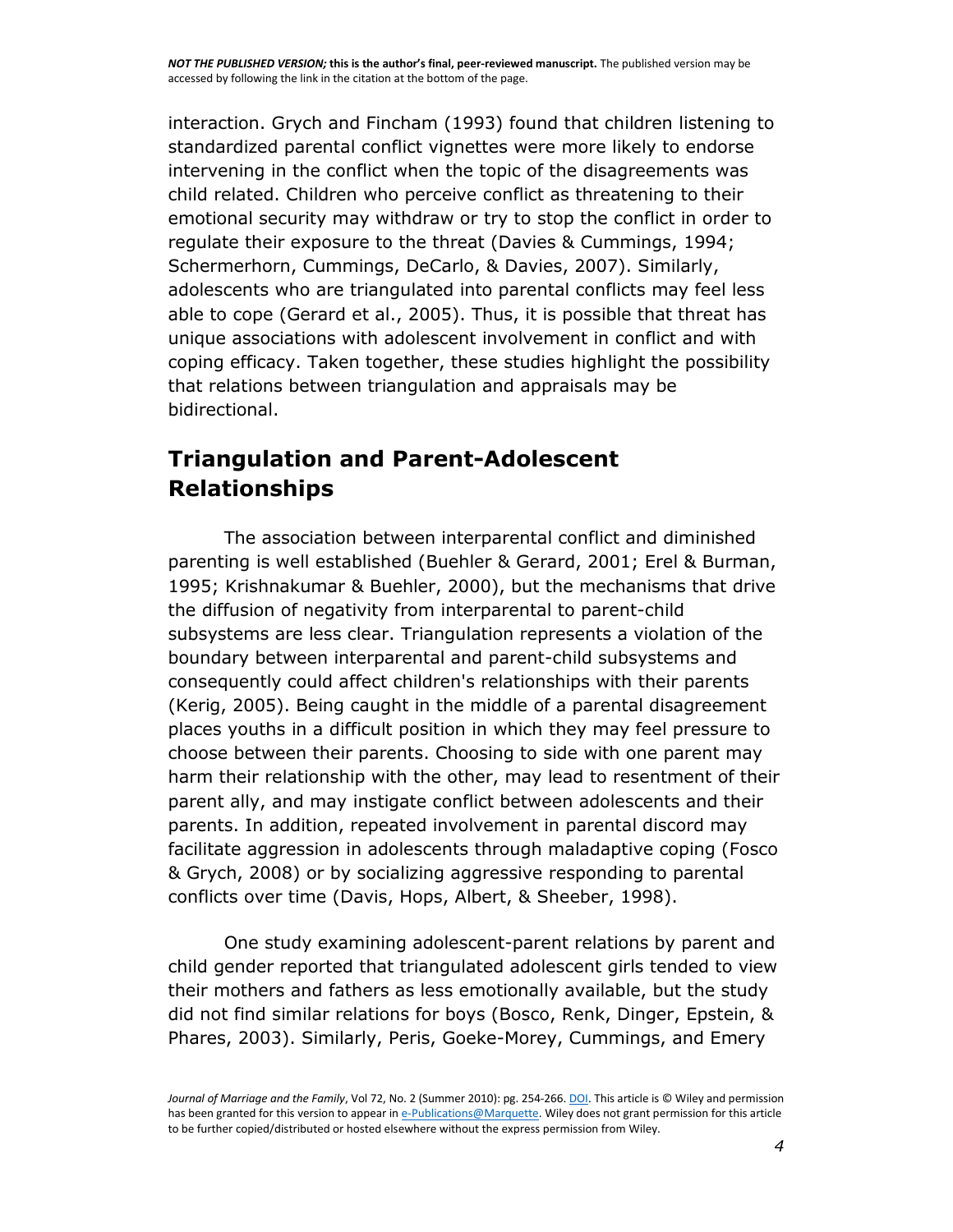[\(2008\)](http://onlinelibrary.wiley.com/doi/10.1111/j.1741-3737.2010.00697.x/full#b31) found that parentification, a process through which parents rely on their children for emotional support, was linked with perceptions of lower parental warmth and responsiveness. To our knowledge, only one study has directly assessed youths' involvement in interparental conflicts and parent-youth conflict. In a cross-sectional sample of 641 12- to 18-year-old youths, covert interparental conflict (defined as youth participation in interparental conflicts) was associated with greater parent-youth conflict [\(Bradford, Vaughn, & Barber, 2008\)](http://onlinelibrary.wiley.com/doi/10.1111/j.1741-3737.2010.00697.x/full#b4). Each of these studies was cross-sectional, and consequently it is impossible to evaluate the direction of effects.

The quality of parent-adolescent relationships also may shape adolescents' experiences of triangulation. In the context of secure adolescent-parent relationships, conflict may be less distressing [\(Davies et al., 2002;](http://onlinelibrary.wiley.com/doi/10.1111/j.1741-3737.2010.00697.x/full#b13) [Grych et al., 2004\)](http://onlinelibrary.wiley.com/doi/10.1111/j.1741-3737.2010.00697.x/full#b23), and consequently children may be less likely to enter into parental disagreements or to feel caught in the middle when conflicts do occur [\(Buchanan, Maccoby, &](http://onlinelibrary.wiley.com/doi/10.1111/j.1741-3737.2010.00697.x/full#b6)  [Dornbusch, 1991\)](http://onlinelibrary.wiley.com/doi/10.1111/j.1741-3737.2010.00697.x/full#b6). It also is possible that parent-adolescent conflict may cause interparental conflict [\(Erel & Burman, 1995\)](http://onlinelibrary.wiley.com/doi/10.1111/j.1741-3737.2010.00697.x/full#b18). When parents argue about adolescent-related topics, adolescents may feel greater responsibility for causing the argument [\(Grych & Fincham, 1993\)](http://onlinelibrary.wiley.com/doi/10.1111/j.1741-3737.2010.00697.x/full#b22) or motivated to provide input in the outcome of the conflict.

# **The Current Study**

Although they are limited, existing data support the possibility that triangulation may affect children's adjustment by influencing their conflict appraisals and relationships with their parents. Because the associations among triangulation, appraisals, and parent-child relations may be bidirectional, cross-sectional studies tell us little about the role of triangulation in understanding the link between interparental conflict and child adjustment. To help untangle these temporal relations, we utilized cross-lagged analyses to examine the relations between triangulation and each of the other mediators at two points in time, 6 months apart. This analytic approach enabled us to determine whether adolescents' appraisals and quality of relationships with their parents at Time  $1$  (T1) predicted the degree to which they felt caught in the middle of parental disagreements at Time 2 (T2) or whether experiences with triangulation predicted later appraisals and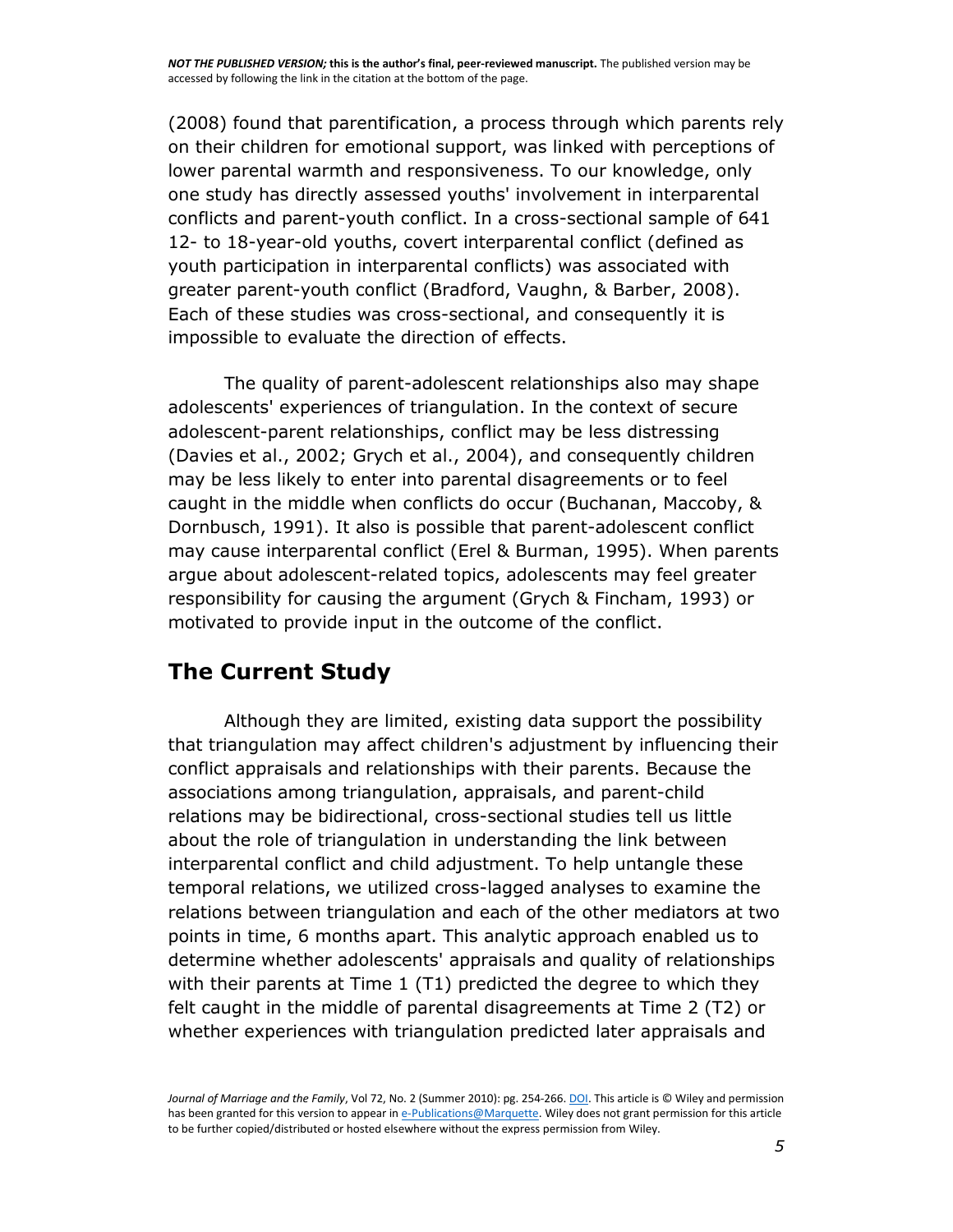parent-child relationships. Consistent with family systems theory, chronic interparental discord was expected to be linked with increased triangulation over time. In turn, triangulation was expected to be linked with (a) greater threat and self-blame and reduced coping efficacy at T2 and (b) increased parent-adolescent conflict and diminished parent-adolescent closeness at T2. We also explored whether parent or child gender influenced the nature of these associations. Research examining the role of parent and child gender in relation to the variables of interest in this study has been inconsistent, but some evidence suggests that the link between parental conflict, youth involvement in conflict, and parent-child relationships may be stronger for girls than for boys [\(Bosco et al.,](http://onlinelibrary.wiley.com/doi/10.1111/j.1741-3737.2010.00697.x/full#b5)  [2003;](http://onlinelibrary.wiley.com/doi/10.1111/j.1741-3737.2010.00697.x/full#b5) [Kerig, 2005;](http://onlinelibrary.wiley.com/doi/10.1111/j.1741-3737.2010.00697.x/full#b27) [Shelton, Harold, Goeke-Morey, & Cummings,](http://onlinelibrary.wiley.com/doi/10.1111/j.1741-3737.2010.00697.x/full#b34)  [2006\)](http://onlinelibrary.wiley.com/doi/10.1111/j.1741-3737.2010.00697.x/full#b34).

Adolescents were the focus of this study for several reasons. First, adolescents may be more likely to become involved in parental disagreements because they have a more sophisticated understanding of the dynamics of interpersonal conflict and a greater repertoire of potentially helpful ways to resolve conflict than younger children. In the only study directly testing this idea, [Davies and Forman \(2002\)](http://onlinelibrary.wiley.com/doi/10.1111/j.1741-3737.2010.00697.x/full#b13) found that 10- to 15-year-old youths were more likely to state that they would intervene in a parental disagreement than were 6- to 9 year-old children. Second, adolescence may be a particularly problematic time for triangulation to occur. Triangulation may lead to increased threat or self-blame, which are developmentally less common, and may be particularly problematic in older children [\(Jouriles, Spiller, Stephens, McDonald, & Swank, 2000\)](http://onlinelibrary.wiley.com/doi/10.1111/j.1741-3737.2010.00697.x/full#b25). Also, adolescence is a period when youths normatively seek greater autonomy from their parents and spend more time with their peers, and becoming involved in parental discord may interfere with these developmental tasks by increasing their concerns about and time with their parents. Further, triangulation may disrupt positive parentadolescent relations that promote an adaptive transition to adulthood [\(Crawford & Novak, 2008\)](http://onlinelibrary.wiley.com/doi/10.1111/j.1741-3737.2010.00697.x/full#b10).

*Journal of Marriage and the Family*, Vol 72, No. 2 (Summer 2010): pg. 254-266[. DOI.](http://dx.doi.org/10.1111/j.1741-3737.2010.00697.x) This article is © Wiley and permission has been granted for this version to appear i[n e-Publications@Marquette.](http://epublications.marquette.edu/) Wiley does not grant permission for this article to be further copied/distributed or hosted elsewhere without the express permission from Wiley.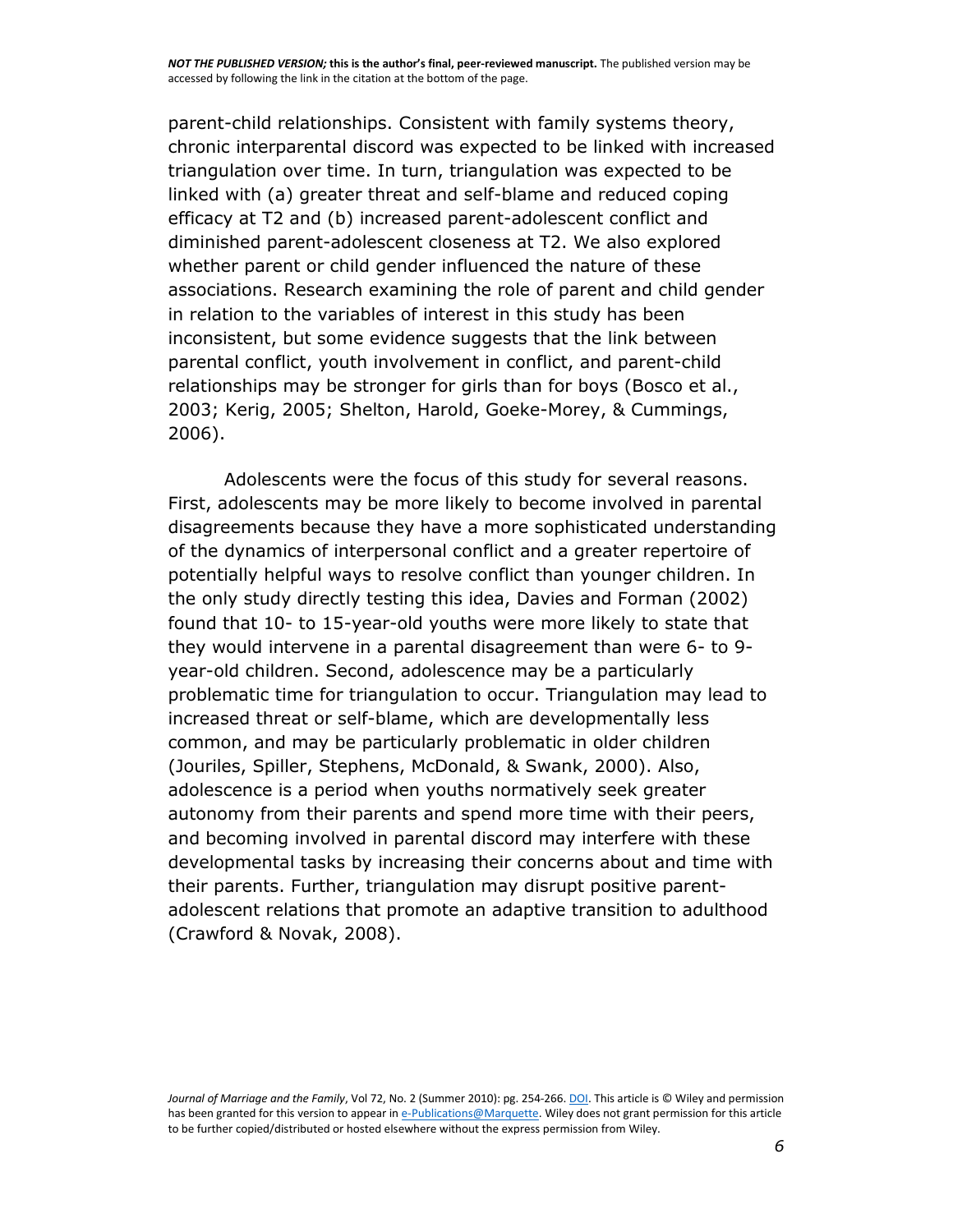# **Method**

# *Participants and Procedures*

Participants were recruited from a large, ethnically diverse public high school in an urban area (see [Grych et al., 2004\)](http://onlinelibrary.wiley.com/doi/10.1111/j.1741-3737.2010.00697.x/full#b23). Letters explaining the study and consent forms were sent home to parents of students who were enrolled in social studies classes at the school and 80% of parents gave permission for youth participation. Youths who obtained parents' informed consent were invited to participate, and approximately 75% of those students were present on the day of the collection and agreed to complete the survey packet. Data collections took place during 90-min social studies class periods, with two researchers and the teacher present to answer any questions individually. Those who had not obtained parental consent were excused and given an alternate activity to complete in a different location. Adolescents' signed consent was then obtained, and questionnaires were distributed with the instructions to complete them quietly without conversing with their peers. A total of 326 9th- through 12th-grade students (60.4% girls) who ranged in age from 14 to 19 years ( $M = 16.31$ ,  $SD = 1.17$ ) completed the questionnaires at the first data collection  $(T1)$ . In this sample, 52.5% ( $n = 171$ ) of the adolescents reported their parents were married, and 46.0% reported their parents were divorced ( $n = 150$ ). No students were excluded from participation so as to maximize generalizability of the study. Participants were instructed to respond to questionnaires about interparental conflict or parent-child relationships in a manner that best captured their family circumstances. The ethnic makeup of the sample was 56.7% Caucasian, 12.3% African American, 19.6% Latino/Hispanic, 4.3% Asian/Pacific Islander, 1.8% Native American, 2.1% Biracial, and 3.1% other. No socioeconomic status information was collected from the participants.

The second data collection (T2) occurred approximately 6 months later. At that time, students were enrolled in different classes than at T1, which made it impossible to distribute the questionnaire packets to the same groups that had completed them at Time 1. Instead, all Time 1 participants were excused from their third-period class and invited to fill out the packets in the lunchroom at the same

*Journal of Marriage and the Family*, Vol 72, No. 2 (Summer 2010): pg. 254-266[. DOI.](http://dx.doi.org/10.1111/j.1741-3737.2010.00697.x) This article is © Wiley and permission has been granted for this version to appear i[n e-Publications@Marquette.](http://epublications.marquette.edu/) Wiley does not grant permission for this article to be further copied/distributed or hosted elsewhere without the express permission from Wiley.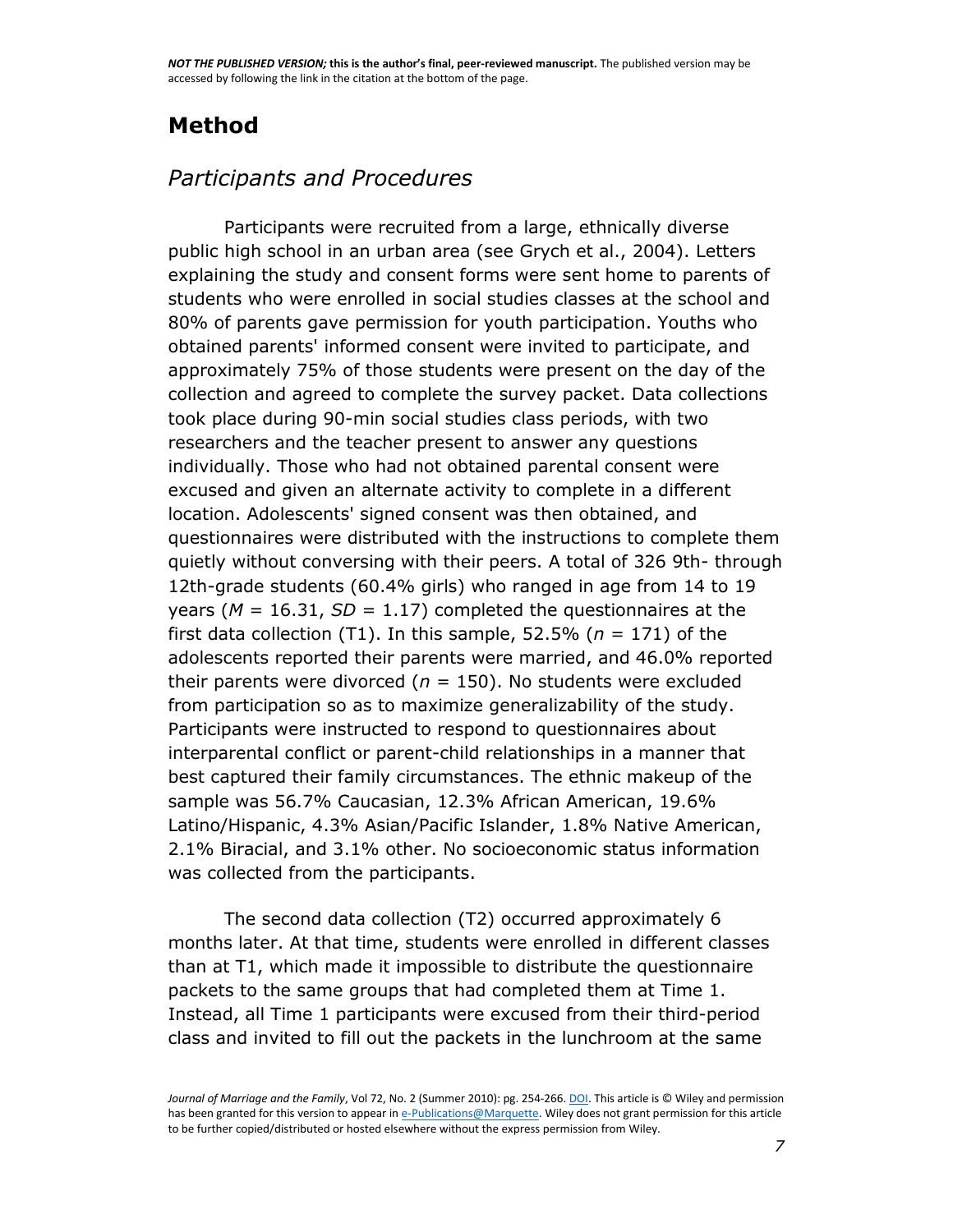time. Many T1 participants either were absent from school that day, failed to receive the message to go to the lunchroom, or failed to make it to the lunchroom after leaving their class. As a result, 171 students, 52.5% of the original sample, completed the T2 assessment. To determine if the T2 sample was representative of the larger T1 sample, we computed a series of *t* tests and chi-square tests on demographic variables and variables of substantive interest in the study. Comparisons of adolescents who did and did not participate at T2 yielded no significant differences for gender, ethnicity, or substantive constructs of interest: interparental conflict, triangulation, appraisals, parent-child relationships, or parent-child conflict. Two differences emerged for control variables. Youths who did not participate were slightly older than those who did, *t*(322) = 3.38, *p* < .01, and more likely to come from divorced households, *t*(319) = 2.26, *p* < .05.

#### **Measures**

#### *Interparental conflict.*

Participants' reports of their parents' conflicts were assessed using the Conflict Properties subscale of the Children's Perception of Interparental Conflict questionnaire (CPIC; [Grych, Seid, & Fincham,](http://onlinelibrary.wiley.com/doi/10.1111/j.1741-3737.2010.00697.x/full#b24)  [1992\)](http://onlinelibrary.wiley.com/doi/10.1111/j.1741-3737.2010.00697.x/full#b24). The 19-item Conflict Properties scale assesses the frequency, intensity, and resolution of interparental conflict. Sample statements include "I often see or hear my parents arguing" and "My parents get really mad when they argue" to which children respond on a 3-point scale (*True*, *Sort of true*, or *False*). This measure correlates significantly with parental reports of interparental conflict and has demonstrated satisfactory levels of internal consistency and test-retest reliability (see [Grych et al., 1992\)](http://onlinelibrary.wiley.com/doi/10.1111/j.1741-3737.2010.00697.x/full#b24). The reliability of the Conflict Properties subscale in the present sample (*α*s: T 1 = .94, T 2 = .93) was consistent with values reported by [Grych and his colleagues](http://onlinelibrary.wiley.com/doi/10.1111/j.1741-3737.2010.00697.x/full#b24)  [\(1992\)](http://onlinelibrary.wiley.com/doi/10.1111/j.1741-3737.2010.00697.x/full#b24) for children and by [Bickham and Fiese \(1997\)](http://onlinelibrary.wiley.com/doi/10.1111/j.1741-3737.2010.00697.x/full#b3) for adolescents.

#### *Triangulation.*

Adolescent triangulation into parental conflicts was assessed using the Triangulation subscale of the CPIC [\(Grych et al., 1992\)](http://onlinelibrary.wiley.com/doi/10.1111/j.1741-3737.2010.00697.x/full#b24). This

*Journal of Marriage and the Family*, Vol 72, No. 2 (Summer 2010): pg. 254-266[. DOI.](http://dx.doi.org/10.1111/j.1741-3737.2010.00697.x) This article is © Wiley and permission has been granted for this version to appear i[n e-Publications@Marquette.](http://epublications.marquette.edu/) Wiley does not grant permission for this article to be further copied/distributed or hosted elsewhere without the express permission from Wiley.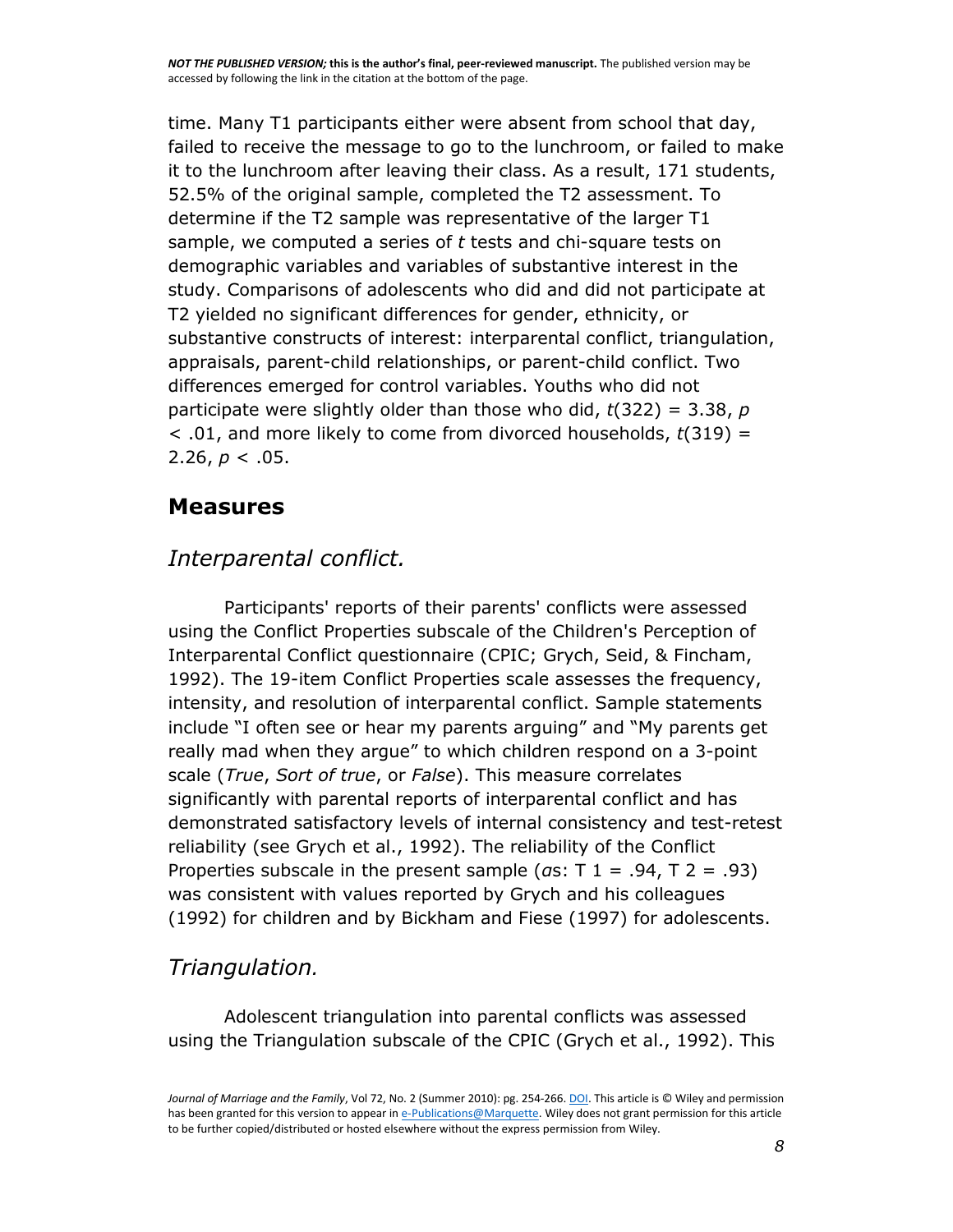eight-item subscale assesses a wide range of triangulation behaviors, capturing the extent to which adolescents feel involved in, caught in the middle of, or drawn into cross-generational coalitions during their parents ' conflict. Sample items include "When my parents argue I end up getting involved somehow" and "I feel caught in the middle when my parents argue." This scale correlates with observed child involvement in interparental conflict during triadic family interactions [\(Lindahl, 1998\)](http://onlinelibrary.wiley.com/doi/10.1111/j.1741-3737.2010.00697.x/full#b29). Reliability of the Triangulation subscale in this sample was .72 at T1 and .80 at T2.

#### *Appraisals of interparental conflict.*

The Perceived Threat, Coping Efficacy, and Self-Blame subscales from the CPIC [\(Grych et al., 1992\)](http://onlinelibrary.wiley.com/doi/10.1111/j.1741-3737.2010.00697.x/full#b24) were used to assess adolescents' appraisals of interparental conflict. Children endorsed items as *True*, *Sort of true*, or *False* for all three scales. The six-item Perceived Threat subscale assesses the level of threat felt by respondents when interparental conflict occurs. Sample items include "I get scared when my parents argue" and "When my parents argue, I'm afraid something bad will happen." The Coping Efficacy subscale consists of six items and measures adolescents' beliefs that they are able to respond effectively to parental arguments when they occur. Sample items include "When my parents argue I can do something to make myself feel better" and "When my parents argue there's nothing I can do to stop them." The nine-item Self-Blame scale taps the extent to which parental disagreements concern child-related issues as well as the respondents' tendency to blame themselves for these disagreements. Sample items include "It is usually my fault when my parents argue" and "My parents blame me when they have arguments." The validity of these scales as measures of children's subjective evaluations of conflict was supported by significant correlations with children's appraisals of specific episodes of conflict (see [Grych et al., 1992\)](http://onlinelibrary.wiley.com/doi/10.1111/j.1741-3737.2010.00697.x/full#b24). Across all CPIC items, response options alpha coefficients for these scales in the present sample were adequate for Threat (*α*s: T1 = .81, T2 = .84) and Self-Blame (*α*s: T1 = .85, T2 = .85). The Coping Efficacy subscale had notably lower internal consistency at both time points (*α*s: T1 = .56, T2 = .49), indicating greater error variance in the scale, which may reduce the probability of finding a statistically significant relationship with other variables.

*Journal of Marriage and the Family*, Vol 72, No. 2 (Summer 2010): pg. 254-266[. DOI.](http://dx.doi.org/10.1111/j.1741-3737.2010.00697.x) This article is © Wiley and permission has been granted for this version to appear i[n e-Publications@Marquette.](http://epublications.marquette.edu/) Wiley does not grant permission for this article to be further copied/distributed or hosted elsewhere without the express permission from Wiley.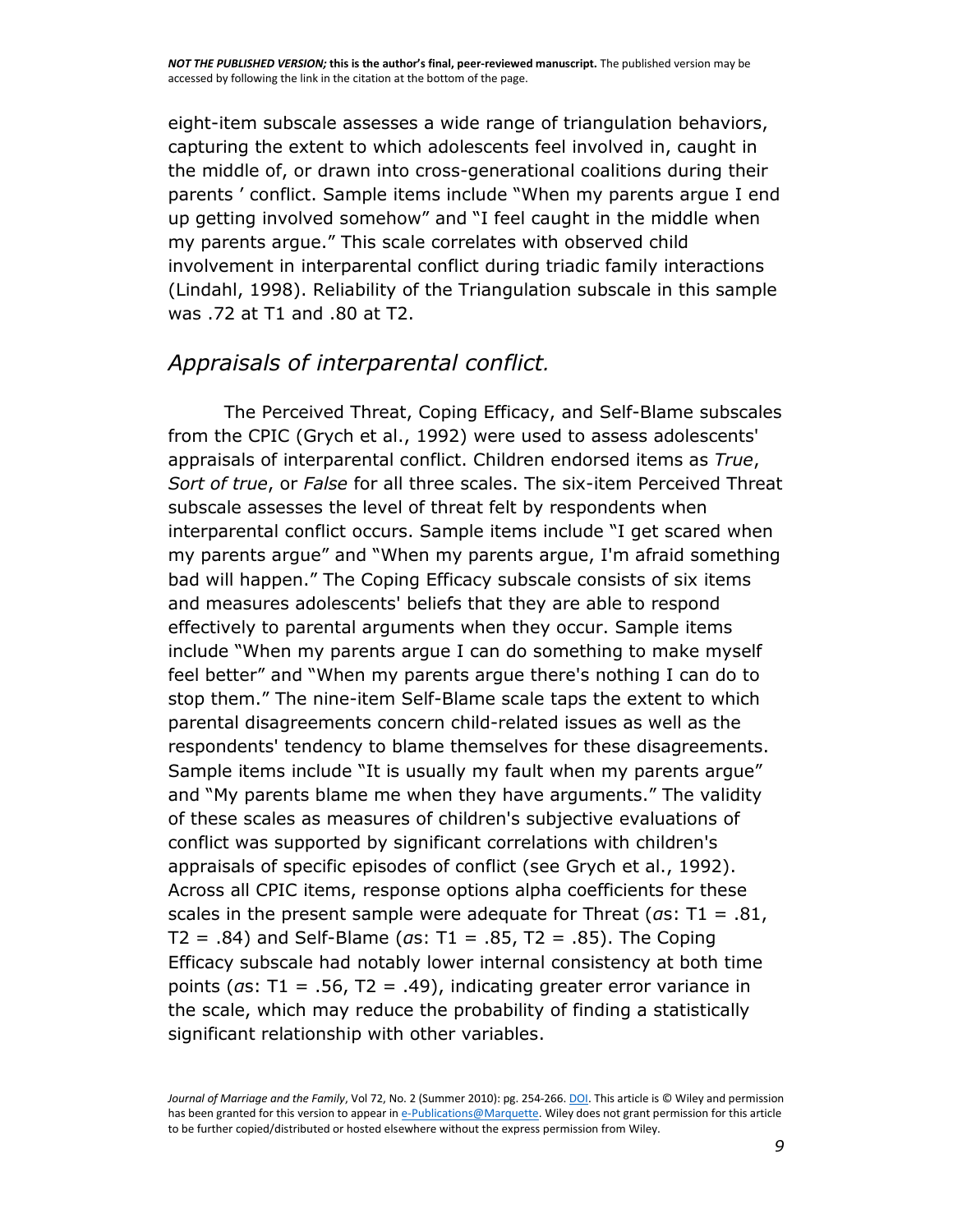# *Adolescent-parent conflict.*

Finally, adolescents completed the Conflict Tactics Scale, Parent-Child version (CTS-PC; [Straus, 1979\)](http://onlinelibrary.wiley.com/doi/10.1111/j.1741-3737.2010.00697.x/full#b35). Adolescents rated the frequency of conflict behaviors that occurred with their mothers and fathers separately over the past year on a scale ranging from 0 (*never*) to 6 (*more than 20 times*). The 12 items on this scale ranged from lower levels of parent-adolescent conflict (e.g., "raised voice and yelled at you") to more intense levels of conflict (e.g., "pushed, grabbed or shoved you"). This measure was reliable for mother-adolescent (*α*s = .92, .85) and father-adolescent (*α*s = .90, .85) conflict at T1 and T2, respectively.

#### *Adolescent-parent closeness.*

Adolescents completed the trust and communication scales of the Inventory of Parent and Peer Relationships (IPPA; [Armsden &](http://onlinelibrary.wiley.com/doi/10.1111/j.1741-3737.2010.00697.x/full#b2)  [Greenberg, 1987\)](http://onlinelibrary.wiley.com/doi/10.1111/j.1741-3737.2010.00697.x/full#b2). These subscales were highly correlated (*r*s = .82– −.87, *p*s < .001) and thus were combined to create a single scale measuring the quality of adolescents' relationships with their mothers and fathers, labeled "closeness." This scale consists of 20 items, rated on a 5-point Likert scale ranging from *almost never or never* to *almost always or always* and included items such as "My father encourages me to talk about my difficulties" and "I tell my mother about my problems and troubles." Closeness scales demonstrated good internal consistency for mothers and fathers at T1 and T2 (*α*s = .95).

# **Results**

Analyses for the current study were conducted in two parts, first examining relations between triangulation and adolescent appraisals and then links between triangulation and parent-adolescent relationships. The analytic plan was the same for both parts. First, correlations among variables were examined to establish links between T1 and T2 variables. Then, using Amos 16.0 [\(Arbuckle, 2007\)](http://onlinelibrary.wiley.com/doi/10.1111/j.1741-3737.2010.00697.x/full#b1), gender group comparisons were conducted to determine if models were consistent for boys and girls. Finally, on the basis of those findings, models were computed using a full information maximum likelihood (FIML) method to utilize all available data at both time points and

*Journal of Marriage and the Family*, Vol 72, No. 2 (Summer 2010): pg. 254-266[. DOI.](http://dx.doi.org/10.1111/j.1741-3737.2010.00697.x) This article is © Wiley and permission has been granted for this version to appear i[n e-Publications@Marquette.](http://epublications.marquette.edu/) Wiley does not grant permission for this article to be further copied/distributed or hosted elsewhere without the express permission from Wiley.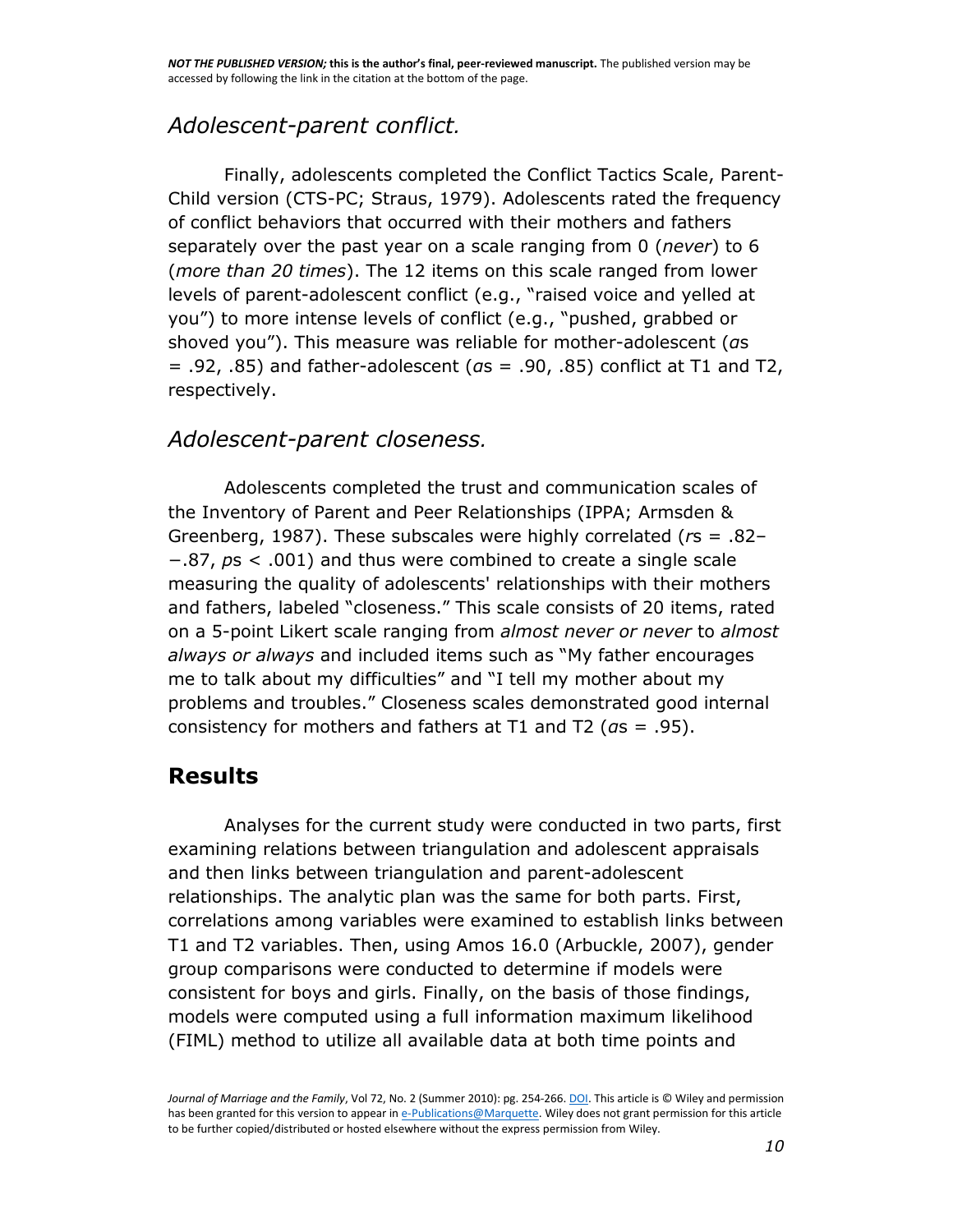minimize bias in the estimates [\(Widaman, 2006\)](http://onlinelibrary.wiley.com/doi/10.1111/j.1741-3737.2010.00697.x/full#b36). As models were computed, covariances between residuals at each time point were included to help reduce monomethod bias and evaluate whether longitudinal associations were significant after accounting for these associations. Adolescent age and gender and a dichotomous indicator of divorce (whether or not parents were divorced) were included in models by including paths to variables for which there were significant bivariate correlations. Full path models were first evaluated for overall model fit, with preference given to models with nonsignificant *χ* 2 values, Comparative Fit Index (CFI) values greater than .90, Tucker-Lewis Index (TLI) values greater than .90, and Root Mean Square Error of Approximation (RMSEA) values below .08. Because of the large number of parameters in the model and the moderate sample size, nonsignificant paths ( $p > .10$ ) were trimmed to compute final models. Then, standardized path coefficients were examined to determine the nature of relationships among variables.

# *Triangulation and Appraisals of Interparental Conflict*

The first set of analyses focused on the relations between interparental conflict, triangulation, and adolescent appraisals of threat, coping efficacy, and self-blame. [Table 1](http://onlinelibrary.wiley.com/doi/10.1111/j.1741-3737.2010.00697.x/full#t1) presents means, standard deviations, and correlations. Interparental conflict was related to higher levels of adolescents' triangulation, threat, and blame and lower levels of coping efficacy. Constructs were stable between T1 and T2, with correlations ranging from .60 to .79. Finally, conflict at T1 was correlated with threat and blame at T2 and triangulation at T1 was correlated with T2 threat, coping, and blame.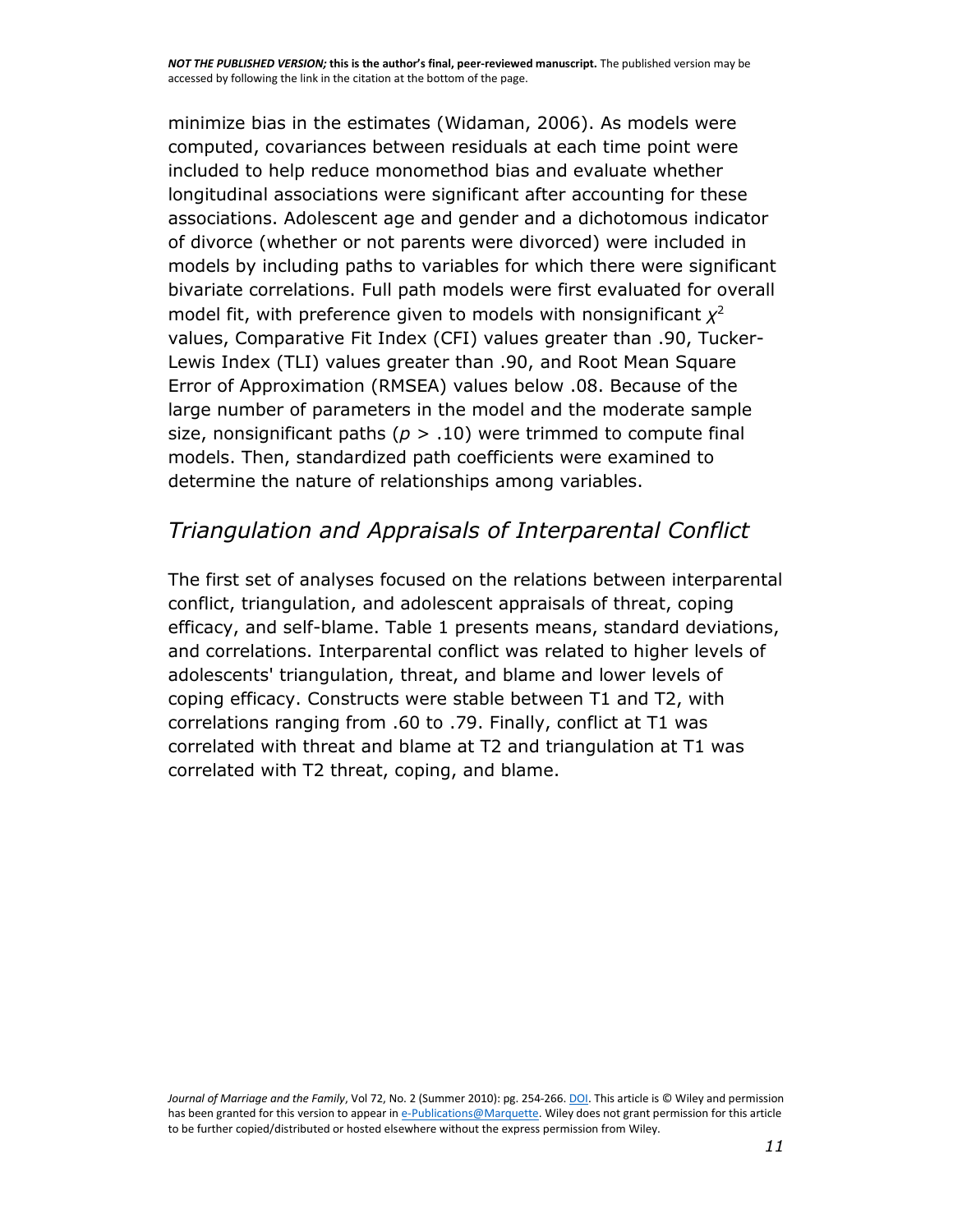**Table 1.** *Intercorrelations for Triangulation and Appraisals at Both Time Points*

| Variables 1 2 3 4 5 6                                                                             |  |  |  | $\overline{z}$ | 8 | 9                                                               | 10          | 11 |
|---------------------------------------------------------------------------------------------------|--|--|--|----------------|---|-----------------------------------------------------------------|-------------|----|
| 1. IP conflict $T1 -$                                                                             |  |  |  |                |   |                                                                 |             |    |
| 2. Triang. T1 .49** -                                                                             |  |  |  |                |   |                                                                 |             |    |
| 3. Threat T1 .45** .40** -                                                                        |  |  |  |                |   |                                                                 |             |    |
| 4. Coping T1 $-0.43^{**} - 0.12^{*} - 0.47^{**} - 0.47^{**}$                                      |  |  |  |                |   |                                                                 |             |    |
| 5. Blame T1 .21** .41** .27** -.10 -                                                              |  |  |  |                |   |                                                                 |             |    |
| 6. Triang. T2 .46** .67** .44** -.24** .35** -                                                    |  |  |  |                |   |                                                                 |             |    |
| 7. Threat T2 $.33^{**}$ $.27^{**}$ $.73^{**}$ $-.46^{**}$ $.24^{**}$ $.50^{**}$ $-$               |  |  |  |                |   |                                                                 |             |    |
| 8. Coping T2 $-.36^{**} - .17^{*} - .44^{**} - .60^{**} - .11 - .31^{**} - .56^{**} -$            |  |  |  |                |   |                                                                 |             |    |
| 9. Blame T2 $.19^*$ $.35^{**}$ $.29^{**}$ $-.11$ $.70^{**}$ $.53^{**}$ $.41^{**}$ $-.25^{**}$     |  |  |  |                |   |                                                                 |             |    |
| 10. Age $-.05 - .06 - .16^{*} - .01 - .11 - .17^{*} - .21^{*}$ .06 $-.28^{**} -$                  |  |  |  |                |   |                                                                 |             |    |
|                                                                                                   |  |  |  |                |   |                                                                 |             |    |
| 12. Gender $-.07$ $.04$ $-.11$ $-.18$ <sup>**</sup> $.05$ $-.16$ $-.11$ $-.21$ <sup>*</sup> $.02$ |  |  |  |                |   |                                                                 | $.03 - .01$ |    |
| M                                                                                                 |  |  |  |                |   | 18.11 5.36 3.48 6.30 3.68 5.37 3.39 6.53 4.15 16.32 1.47        |             |    |
| <b>SD</b>                                                                                         |  |  |  |                |   | 9.90  3.53  3.19  2.42  3.83  3.82  3.22  2.23  3.77  1.17  .50 |             |    |

*Note: N* = 2,948. IP Conflict = interparental conflict. Gender is scored girls = 1 and boys  $= 2$ .  $p^*$ *p* < .05;

 $*^{*}p$  < .01.

Then, a two-wave, cross-lagged path model was computed to evaluate whether triangulation predicted increases or decreases in adolescent threat, blame, and coping efficacy over time and whether these appraisals predicted increases or decreases in adolescent triangulation by T2 after accounting for interparental conflict at T1. Model group comparisons were tested by constraining path coefficients to be the same for boys and girls. The constrained model provided a good fit with the data, *χ* 2 (56) = 79.109, *p* < .05, CFI = .97, TLI = .93, RMSEA = .04, indicating that models did not differ for boys and girls. This procedure was repeated to evaluate whether models were consistent for children who had and had not experienced divorce. This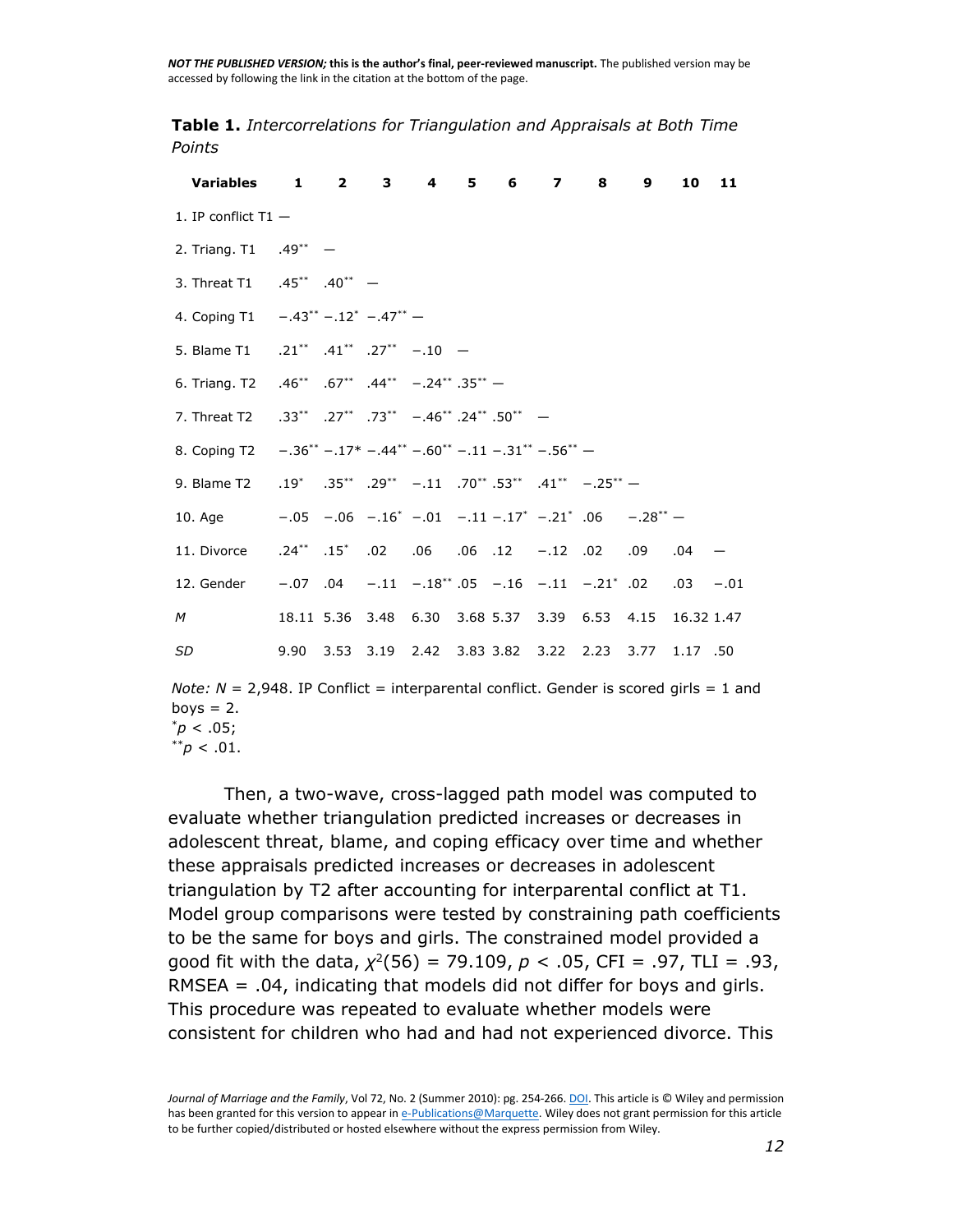second constrained model also fit well with the data,  $\chi^2(46) = 76.313$ , *p* < .01, CFI = .96, TLI = .89, RMSEA = .05, which indicated that models did not differ as a function of experiencing divorce. Thus, the model was computed with the whole sample, with gender, age, and divorce added as covariates, and provided a good fit with the data, *χ* 2 (18) = 30.59, *p* = .03, CFI = .98, TLI = .93, RMSEA = .05. Statistically nonsignificant paths were dropped from the model, and T1 divorce status was also dropped from the model because it was not associated with any endogenous variables. The final model retained good fit with the data, *χ* 2 (26) = 34.11, *p* = .13, CFI = .99, TLI = .97, RMSEA = .031, and is presented in [Figure 1.](http://onlinelibrary.wiley.com/doi/10.1111/j.1741-3737.2010.00697.x/full#f1)

**Figure 1.** Longitudinal Model of Interparental Conflict, Triangulation, and Appraisals.



*Note: χ*<sup>2</sup>(26) = 34.11, *p* = .13, CFI = .99, TLI = .97, RMSEA = .031 (90% .00−.057). All paths are significant at  $p < .05$ . Correlations (T1/T2): Bla-Tri. = .36<sup>\*\*</sup>/.43<sup>\*\*</sup>; Bla-Th. = .19\*\*/.43\*\*; Bla- Cop = .00/.15; Tri-Th. = .24\*\*/.50\*\*; Tri-Cop. = .10/−.26\*\*; Cop-Th. =  $.35**/0.41.*$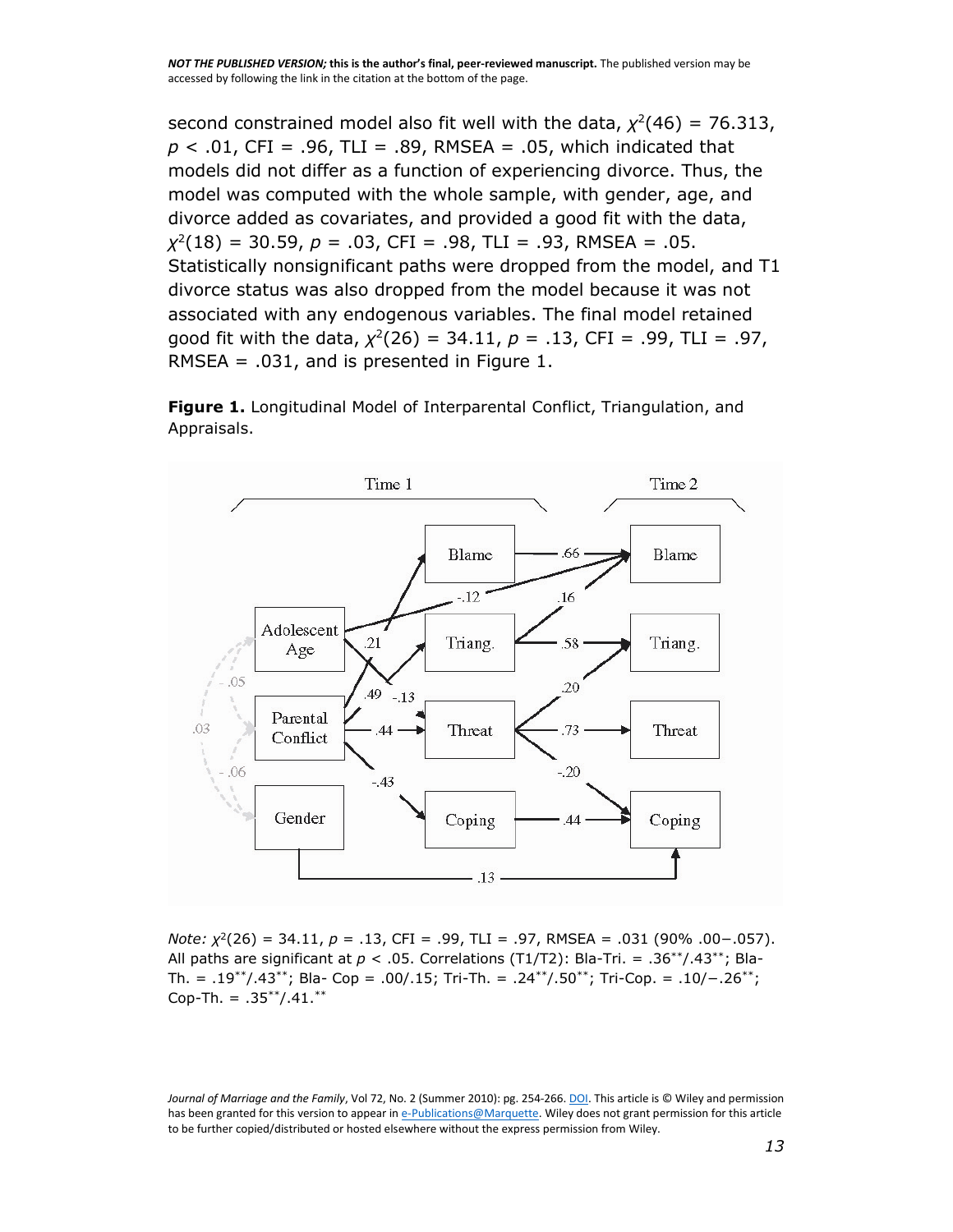After accounting for participants' age and gender, adolescents who reported exposure to more intense, frequent, and poorly resolved interparental conflict also reported greater levels of triangulation (*β* = .49), threat (*β* = .44), and self-blame (*β* = .21) and reported feeling less able to cope ( $\beta$  = -.43) at T1, and each of these processes were stable over the 6-month period between assessments (*β*s: .44 to .73). Autoregressive paths showed that interparental conflict at T1 did not predict later levels of triangulation and appraisals; triangulation and appraisals were linked over time, however. Specifically, adolescent triangulation at T1 was associated with increases in self-blame appraisals over time ( $\beta$  = .16) but was not associated with T2 threat or coping efficacy. Perceiving parental conflict as threatening at T1 was associated with increases in adolescent triangulation (*β* = .20) and decreases in adolescents' coping efficacy (*β* = −.20) 6 months later. In addition, adolescent age was associated with self-blame, which indicated that older adolescents reported less self-blame over time (*β*  $= -.12$ ). Also, gender was associated with coping and indicated that boys reported greater coping over time ( $\beta$  = .13).

#### *Triangulation and Parent-Child Relations*

The second set of analyses focused on the impact of triangulation for parent-adolescent relations and included both parentadolescent conflict and closeness in the models. [Table 2](http://onlinelibrary.wiley.com/doi/10.1111/j.1741-3737.2010.00697.x/full#t2) presents means, standard deviations, and correlations. As shown, interparental conflict, triangulation, and parent-child relations all were correlated. Constructs all were stable over time, with correlations ranging from .56 to .85 (*p*s < .01). Adolescents who were exposed to greater levels of interparental conflict at T1 reported less closeness with their mothers and fathers and greater conflict with mothers and fathers at T2. Similarly, adolescents who reported feeling triangulated into parental conflicts at T1 also felt less close with mothers at T2 and with fathers at T1 and T2. Triangulation also was associated with greater conflict with mothers and fathers at both time points. T1 closeness and conflict with parents were not significantly correlated with T2 triangulation. Finally, conflict with parents and closeness were inversely related at both time points for mothers and fathers.

*Journal of Marriage and the Family*, Vol 72, No. 2 (Summer 2010): pg. 254-266[. DOI.](http://dx.doi.org/10.1111/j.1741-3737.2010.00697.x) This article is © Wiley and permission has been granted for this version to appear i[n e-Publications@Marquette.](http://epublications.marquette.edu/) Wiley does not grant permission for this article to be further copied/distributed or hosted elsewhere without the express permission from Wiley.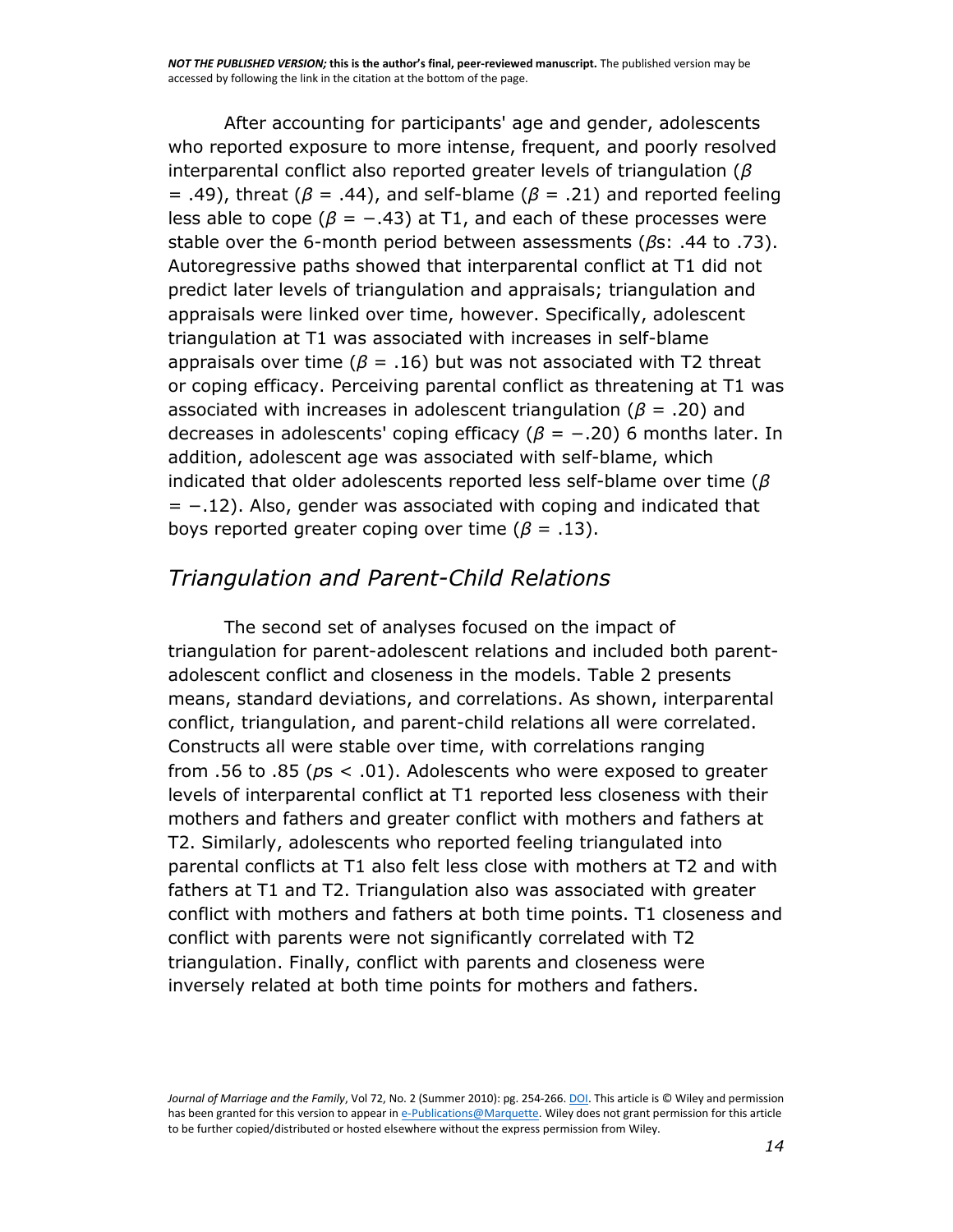**Table 2.** Intercorrelations for Triangulation and Parent-Adolescent Relations at Both Time Points

| Variables         |          | $\overline{2}$           | 3        | $\overline{4}$ | 5         | 6        | $\tau$   | 8                        | 9        | 10       | 11    | 12                       | 13     |
|-------------------|----------|--------------------------|----------|----------------|-----------|----------|----------|--------------------------|----------|----------|-------|--------------------------|--------|
| 1. IP conflict T1 |          |                          |          |                |           |          |          |                          |          |          |       |                          |        |
| 2. Triang. T1     | $.49**$  | $\overline{\phantom{a}}$ |          |                |           |          |          |                          |          |          |       |                          |        |
| 3. Mom con. T1    | $.36***$ | $.25***$                 |          |                |           |          |          |                          |          |          |       |                          |        |
| 4. Mom close T1   | $-33**$  | $-.07$                   | $-.49**$ |                |           |          |          |                          |          |          |       |                          |        |
| 5. Dad con. T1    | $.45***$ | $.28**$                  | $.40**$  | $-.26**$       |           |          |          |                          |          |          |       |                          |        |
| 6. Dad close T1   | $-.32**$ | $-.17**$                 | .09      | $.33***$       | $-.45***$ |          |          |                          |          |          |       |                          |        |
| 7. Triang. T2     | $.46***$ | $.67**$                  | .11      | $-.13$         | .13       | $-.13$   |          |                          |          |          |       |                          |        |
| 8. Mom con. T2    | $.36***$ | $.31**$                  | $.61**$  | $-.43***$      | .19       | .13      | $.39**$  | $\overline{\phantom{a}}$ |          |          |       |                          |        |
| 9. Mom close T2   | $-.36**$ | $-.19**$                 | $-.54**$ | $.85**$        | $-.26**$  | $.26**$  | $-.23**$ | $-.51**$                 | -        |          |       |                          |        |
| 10. Dad con. T2   | $.43**$  | $.44**$                  | .11      | $-.12$         | $.56***$  | $-.25**$ | $.39**$  | $.43***$                 | $-.19$   |          |       |                          |        |
| 11. Dad close T2  | $-39**$  | $-.29**$                 | $-.05$   | $.18**$        | $-.54***$ | $.81**$  | $-.23**$ | .03                      | $.23***$ | $-.34**$ |       |                          |        |
| 12. Child age     | $-.05$   | $-.06$                   | .03      | $-.14*$        | .03       | $-.08$   | $-.17*$  | .01                      | $-.02$   | $-.10$   | .01   | $\overline{\phantom{a}}$ |        |
| 13. Divorce       | $.24***$ | $.14*$                   | $.19**$  | $-.06$         | .03       | $-.10$   | .12      | $-.06$                   | $.23*$   | $-.08$   | .13   | .04                      |        |
| 14. Gender        | $-.07$   | .04                      | $-.17**$ | $.16**$        | $-.02$    | .01      | $-.16$   | $-.09$                   | .10      | .10      | .01   | .03                      | $-.01$ |
| $\cal M$          | 18.11    | 5.35                     | 55.94    | 70.42          | 46.92     | 62.75    | 5.27     | 51.91                    | 67.16    | 43.88    | 65.24 | 16.32                    | 1.47   |
| SD                | 9.90     | 3.53                     | 65.61    | 18.76          | 57.68     | 19.82    | 3.92     | 52.56                    | 18.87    | 51.57    | 18.75 | 1.17                     | .50    |

*Note: N* = 3,279. IP conflict = interparental conflict; mom/dad close = closeness with mothers or fathers.

\**p* < .05; \*\**p* < .01.

Initially, separate path models were computed for adolescent relations with mothers and fathers, following the same analytic plan. Cross-lagged panel designs were used to evaluate the degree to which interparental conflict and triangulation predicted changes in parentadolescent relationship quality and conflict over time and the degree to which parent-adolescent relations predicted changes in triangulation. For mothers and fathers, the patterns of results were similar. Gender group comparisons models constraining paths to be the same across models indicated good fit and suggested that models did not significantly differ for boys and girls: father model:  $\chi^2(37) = 58.199$ , p  $= .02$ , TLI  $= .89$ , CFI  $= .96$ , RMSEA  $= .04$ ; mother model:  $\chi^2(34) =$ 51.10, *p* = .03, TLI = .92, CFI = .97, RMSEA = .04. This procedure was repeated to evaluate whether models differed on the basis of exposure to divorce and this indicated that models did not differ systematically: father model: *χ* 2 (26) = 42.29, *p* = .02, TLI = .90, CFI = .96, RMSEA = .04; mother model: *χ* 2 (34) = 43.53, *p* = .13,TLI  $= .96$ , CFI =  $.98$ , RMSEA =  $.03$ . Models were then computed with the full sample and provided a good fit with the data for the fatheradolescent,  $\chi^2(10)$  = 7.635, *p* = .66, TLI = 1.02, CFI = 1.00; RMSEA  $= .00$ , and mother-adolescent models,  $\chi^2(12) = 17.41$ ,  $p = .14$ , TLI  $= .96$ , CFI =  $.99$ , RMSEA =  $.04$ . Child gender was not correlated with any father-adolescent variables and was not included in that model. Divorce was initially included in the models, but because it was not associated with any endogenous variables it was dropped in both models. Nonsignificant paths were trimmed, and the resulting models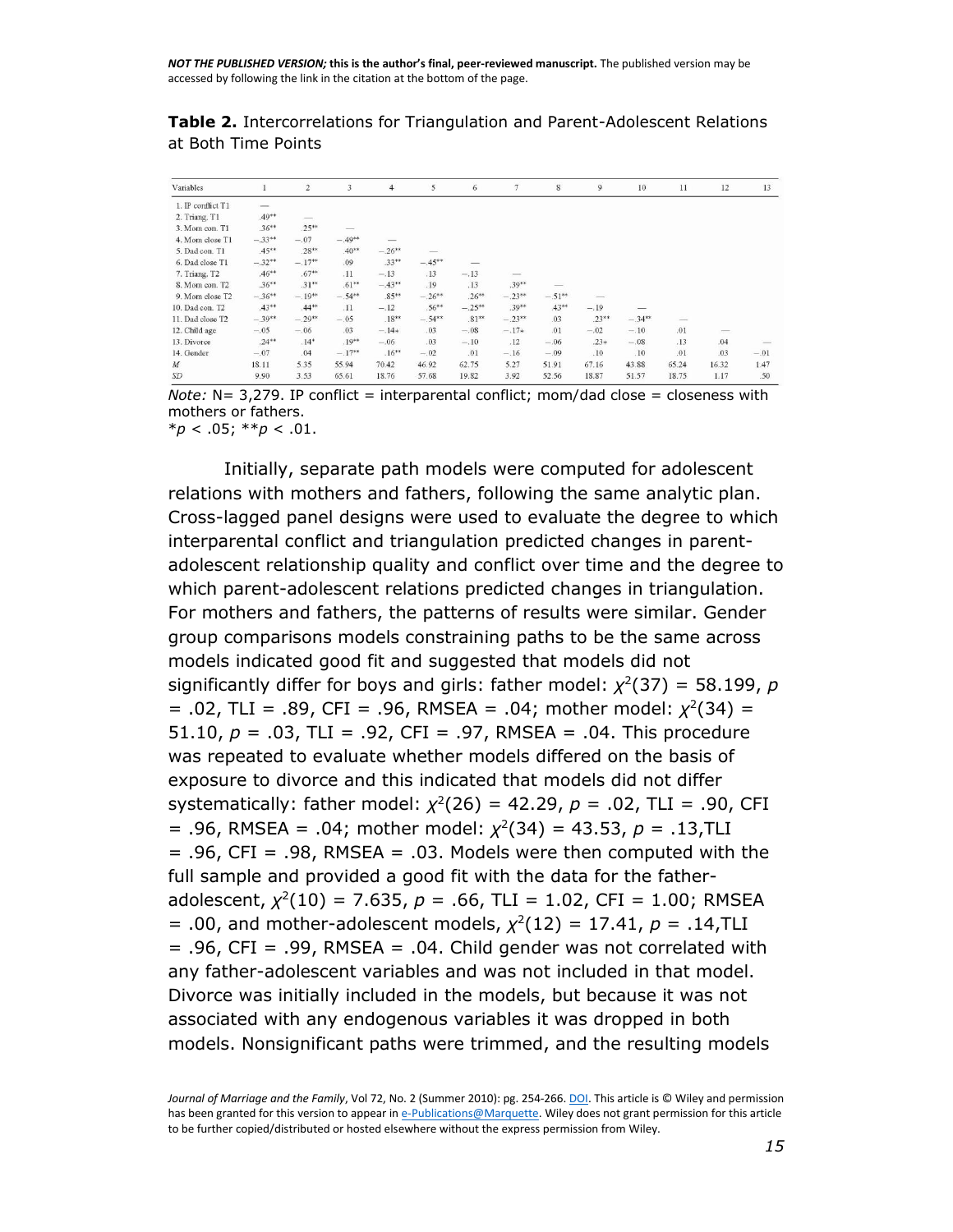yielded identical patterns of results among the variables except that child gender was linked with mother-child relations at T1 and youth age was associated with T1 closeness with mothers but not fathers.

Because of the similar pattern of results among constructs of interest for the two models and the lack of group differences within models, a combined model was computed. First, mother and father variables were combined by averaging *z*-scored values to create two relationship composite variables: parent-adolescent conflict and parent-adolescent closeness. Then, all significant paths from motheradolescent and father-adolescent models were included in the combined model,  $\chi^2(13) = 12.11$ ,  $p = .52$ , TLI = 1.00, CFI = 1.00, RMSEA = .00. Adolescent gender was not associated with T1 parentadolescent conflict or closeness as found in the mother-adolescent model and was dropped from the model. The final model retained good fit with the data,  $\chi^2(9) = 3.51$ ,  $p = .94$ , TLI = 1.04, CFI = 1.00, RMSEA = .00. As shown in [Figure 2,](http://onlinelibrary.wiley.com/doi/10.1111/j.1741-3737.2010.00697.x/full#f2) interparental conflict was associated with T1 triangulation ( $\beta$  = .49), less close parentadolescent relationships ( $\beta$  = -.39), and more parent-adolescent conflict ( $β = .45$ ). Also, youth age was associated with less closeness at T1 ( $β = −.14$ ) and less triangulation at T2 ( $β = −.16$ ). Cross-lagged associations revealed that T1 parental conflict was associated with greater triangulation at T2 (*β* = .13, *p <* .07) after accounting for T1 triangulation (*β* = .58). Triangulation at T1 was associated with less closeness with parents ( $\beta = -.15$ ), and greater parent-adolescent conflict (*β* = .27) at T2, accounting for previous levels. Also consistent with mother and father models, parent-adolescent conflict at T1 was associated with less close relationships ( $\beta$  =  $-$ .18) over time.

Journal of Marriage and the Family, Vol 72, No. 2 (Summer 2010): pg. 254-266[. DOI.](http://dx.doi.org/10.1111/j.1741-3737.2010.00697.x) This article is © Wiley and permission has been granted for this version to appear i[n e-Publications@Marquette.](http://epublications.marquette.edu/) Wiley does not grant permission for this article to be further copied/distributed or hosted elsewhere without the express permission from Wiley.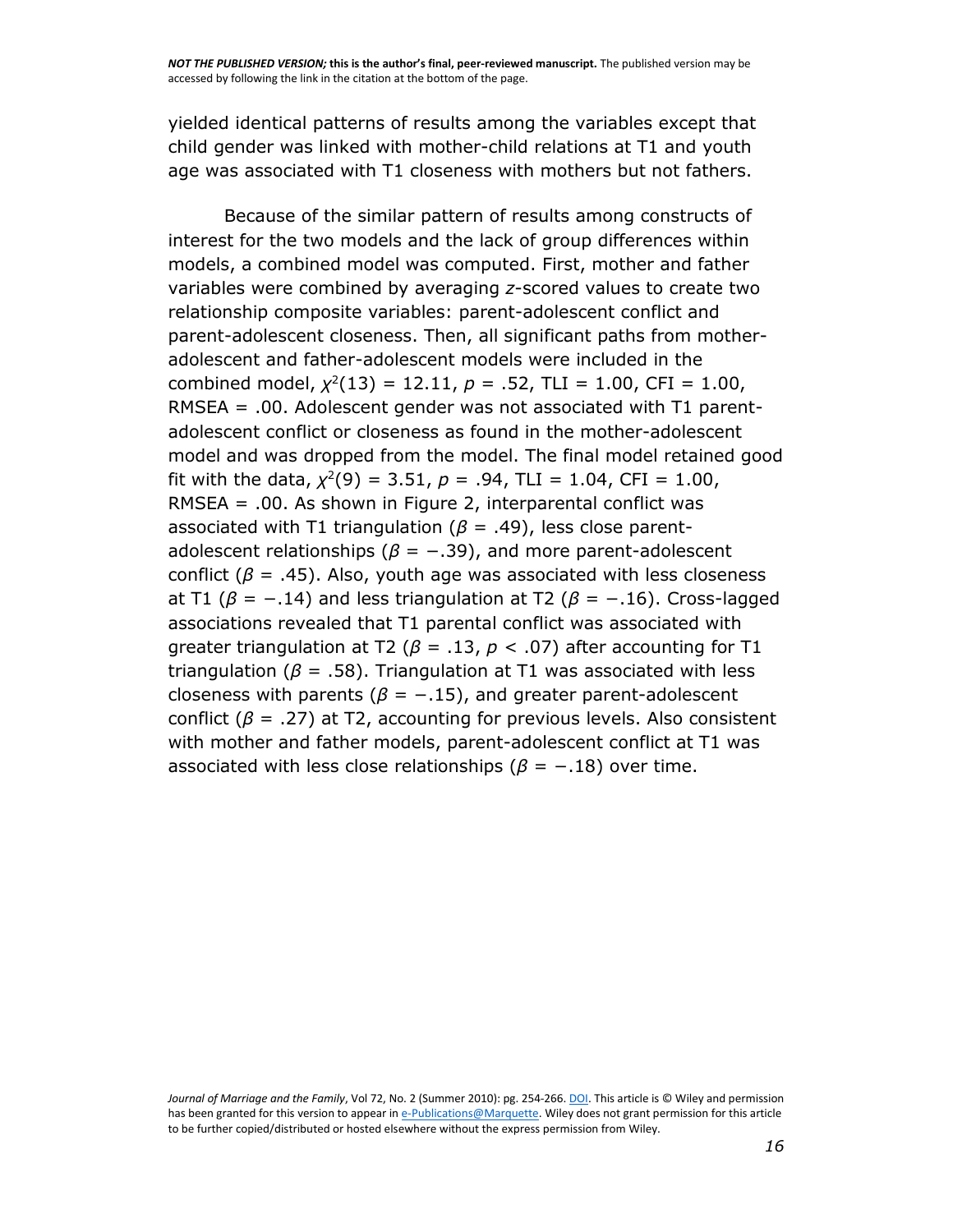

**Figure 2.** Triangulation and Parent-Adolescent Relations.

*Note: χ*<sup>2</sup>(9) = 3.51, *p* = .94, TLI = 1.04, CFI = 1.00, RMSEA = .000. All paths are significant at *p* < .01, unless marked <sup>+</sup>*p* < .07. Correlations (T1/T2): Close-Tri = .07/−.26\*\*; Con-Close = −.34\*\*/−.15; Triang .- Con . = .10/.31.\*\*

#### **Discussion**

This study highlights the importance of incorporating family systems dynamics, specifically triangulation, when evaluating the impact of interparental conflict on adolescent appraisals and parentadolescent relations. Consistent with past research, adolescents reported the highest levels of triangulation in families with intense, frequent, and poorly resolved interparental conflict [\(Grych et al.,](http://onlinelibrary.wiley.com/doi/10.1111/j.1741-3737.2010.00697.x/full#b23)  [2004;](http://onlinelibrary.wiley.com/doi/10.1111/j.1741-3737.2010.00697.x/full#b23) [Minuchin, 1974\)](http://onlinelibrary.wiley.com/doi/10.1111/j.1741-3737.2010.00697.x/full#b30). Feeling caught in the middle of parental disagreements consistently predicted greater self-blame and poorer parent-adolescent relations; moreover, the longitudinal design of the study enabled us to examine the temporal nature of these associations. The pattern of results, which was consistent for boys and girls and for intact and divorced families, is discussed below.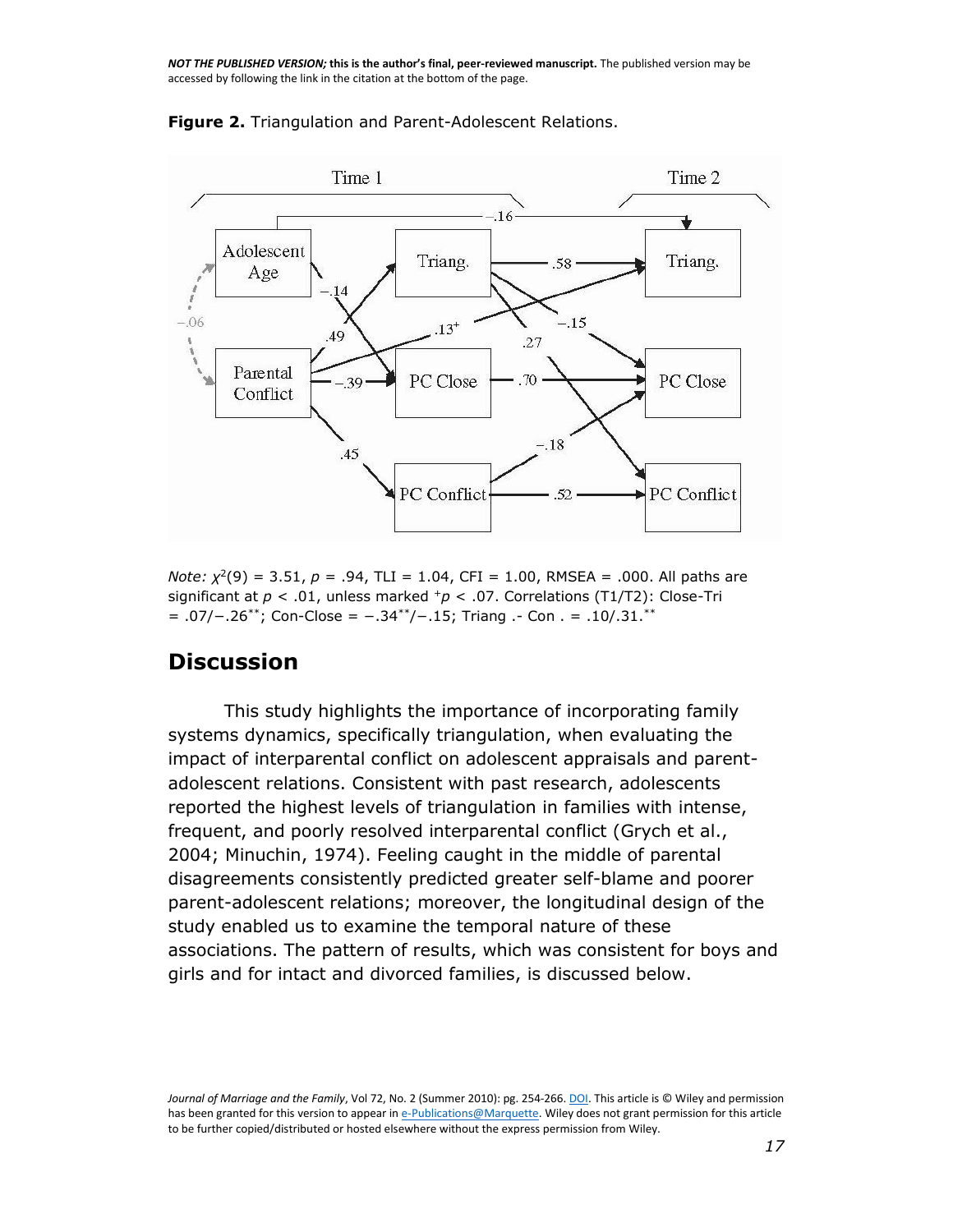# *Triangulation and Appraisals: Examining Bidirectional Effects*

By collecting data at two points in time, 6 months apart, this study provides new information about the direction of relationships between triangulation and adolescent self-blaming and threat appraisals. Our findings suggest that self-blame follows, rather than precedes, feeling caught in the middle of parental conflicts. When adolescents felt drawn into parental disagreements, the belief that they were responsible for causing or resolving parental conflicts increased over time. This is consistent with the family systems view that overly permeable boundaries between interparental and parentchild subsystems may lead adolescents to accept responsibility for the executive functioning of the family, which is developmentally inappropriate and ultimately linked with poorer adjustment [\(Kerig,](http://onlinelibrary.wiley.com/doi/10.1111/j.1741-3737.2010.00697.x/full#b27)  [2005\)](http://onlinelibrary.wiley.com/doi/10.1111/j.1741-3737.2010.00697.x/full#b27). Interestingly, self-blame at T1 did not predict adolescents' experience of triangulation over time, suggesting that this belief does not lead them to feel caught in the middle of parental conflicts but rather is the product of triangulation. This differs from [Grych and](http://onlinelibrary.wiley.com/doi/10.1111/j.1741-3737.2010.00697.x/full#b22)  [Fincham's \(1993\)](http://onlinelibrary.wiley.com/doi/10.1111/j.1741-3737.2010.00697.x/full#b22) finding that preadolescents indicated they were more likely to intervene in parental disagreements on child-related topics. It may be that children become involved in such conflicts not because they blame themselves for causing them but because they want to represent their point of view or to play a role in determining the outcome of the discussion. Another possibility is that there may be developmental differences between preadolescents and adolescents surveyed by [Grych and Fincham \(1993\)](http://onlinelibrary.wiley.com/doi/10.1111/j.1741-3737.2010.00697.x/full#b22) and the current study. Research that directly examines children's motivations for intervening in conflict is needed to better understand whether (or when) their appraisals can lead to triangulation.

In contrast to the findings regarding self-blame, perceiving parental conflict as more threatening predicted increases in adolescent triangulation. This is consistent with the cognitive-contextual and emotional security models, in which threat is postulated to guide coping responses [\(Davies & Cummings, 1998;](http://onlinelibrary.wiley.com/doi/10.1111/j.1741-3737.2010.00697.x/full#b12) [Grych & Fincham,](http://onlinelibrary.wiley.com/doi/10.1111/j.1741-3737.2010.00697.x/full#b21)  [1990\)](http://onlinelibrary.wiley.com/doi/10.1111/j.1741-3737.2010.00697.x/full#b21). The current findings suggest that adolescents may involve themselves in parental conflicts in an effort to cope with fears elicited by interparental discord. Interestingly, adolescents' coping efficacy

*Journal of Marriage and the Family*, Vol 72, No. 2 (Summer 2010): pg. 254-266[. DOI.](http://dx.doi.org/10.1111/j.1741-3737.2010.00697.x) This article is © Wiley and permission has been granted for this version to appear i[n e-Publications@Marquette.](http://epublications.marquette.edu/) Wiley does not grant permission for this article to be further copied/distributed or hosted elsewhere without the express permission from Wiley.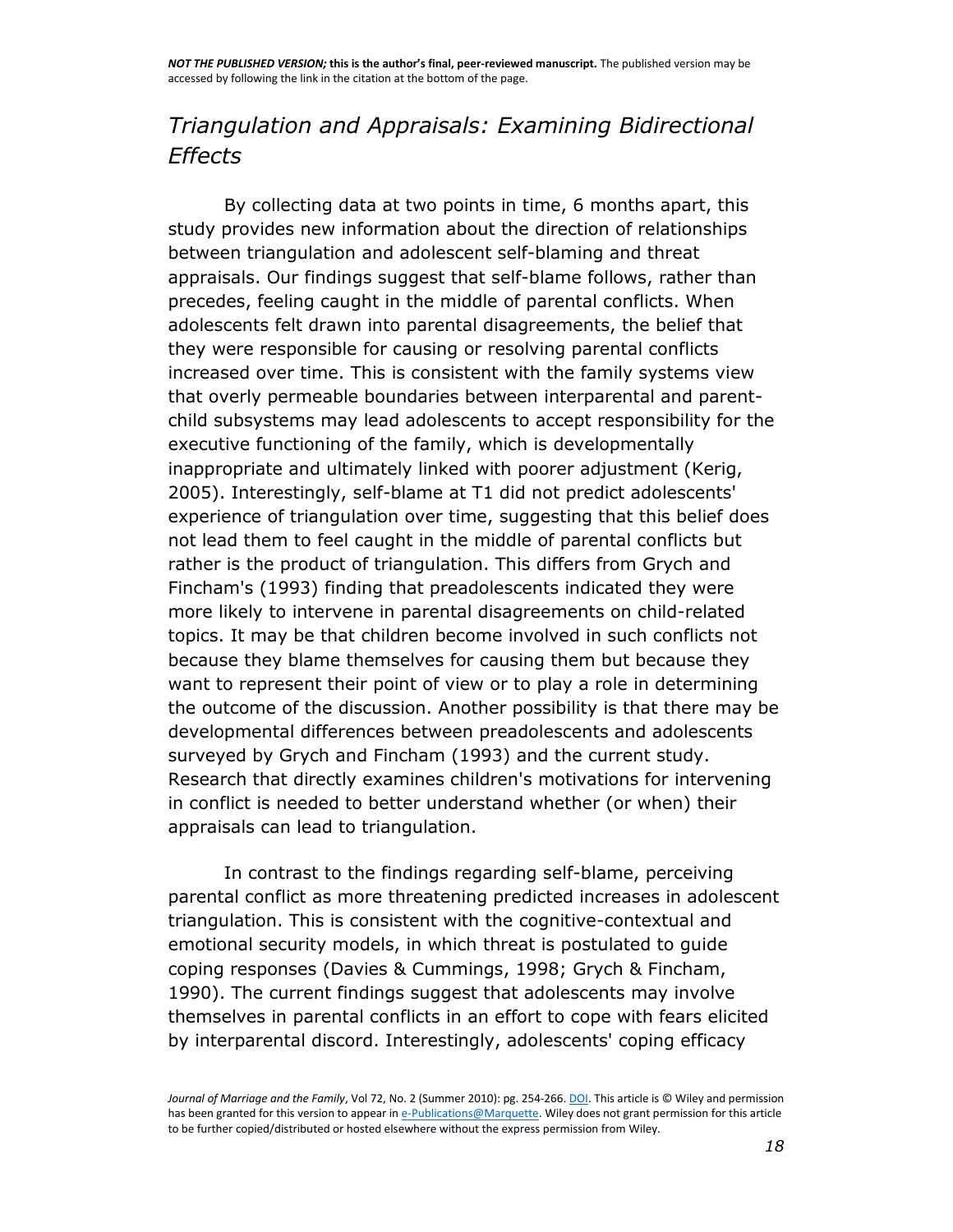beliefs and triangulation were not linked over time, which suggests that adolescents' involvement in parental conflicts and their ability to make themselves feel better are distinct processes. Finally, threat appraisals predicted diminished coping efficacy over time, extending previous cross-sectional findings linking threat and coping appraisals [\(Gerard et al., 2005;](http://onlinelibrary.wiley.com/doi/10.1111/j.1741-3737.2010.00697.x/full#b20) [Grych & Fincham, 1993\)](http://onlinelibrary.wiley.com/doi/10.1111/j.1741-3737.2010.00697.x/full#b22).

Taken together, these findings may help explain divergent pathways by which threat is linked with internalizing and externalizing problems [\(Rhoades, 2008\)](http://onlinelibrary.wiley.com/doi/10.1111/j.1741-3737.2010.00697.x/full#b32). Threat may be linked with internalizing patterns of adjustment when these appraisals undermine youths' ability to cope effectively with their distress about interparental conflict. When threat appraisals motivate adolescents to become involved in parental conflicts, they are exposed to and may engage in more hostile and aggressive interactions with their parents, effectively socializing aggression and externalizing problems [\(Davis et al., 1998;](http://onlinelibrary.wiley.com/doi/10.1111/j.1741-3737.2010.00697.x/full#b15) [Fosco & Grych, 2008\)](http://onlinelibrary.wiley.com/doi/10.1111/j.1741-3737.2010.00697.x/full#b19).

# *Triangulation and Parent-Adolescent Relations*

The second goal of this study was to examine triangulation as a mechanism through which conflict in the interparental relationship may spill over into parent-adolescent relations. The weakening of interparental boundaries may undermine an important parentadolescent hierarchy by placing adolescents in a position of power beyond what is developmentally appropriate [\(Minuchin, 1974\)](http://onlinelibrary.wiley.com/doi/10.1111/j.1741-3737.2010.00697.x/full#b30). This boundary ambiguity may lead to confusion about adolescents' roles in the family or the importance of respecting parental authority.

The current findings suggest that triangulation is disruptive to parent-adolescent relations, and the pattern of results were the same for mother- and father-adolescent relations. Adolescents who reported feeling triangulated at T1 evidenced increases in the levels of conflict with their parents over time. This is consistent with other research demonstrating that involvement in parental disagreements increases adolescents' argumentative responses during parental conflicts [\(Davis](http://onlinelibrary.wiley.com/doi/10.1111/j.1741-3737.2010.00697.x/full#b15)  [et al., 1998\)](http://onlinelibrary.wiley.com/doi/10.1111/j.1741-3737.2010.00697.x/full#b15) and that covert conflict was associated with more global parent-adolescent conflict [\(Bradford et al., 2008\)](http://onlinelibrary.wiley.com/doi/10.1111/j.1741-3737.2010.00697.x/full#b4). If children take sides in a disagreement, they may experience increased conflict with the parent they oppose even after the conflict ends. The present study

*Journal of Marriage and the Family*, Vol 72, No. 2 (Summer 2010): pg. 254-266[. DOI.](http://dx.doi.org/10.1111/j.1741-3737.2010.00697.x) This article is © Wiley and permission has been granted for this version to appear i[n e-Publications@Marquette.](http://epublications.marquette.edu/) Wiley does not grant permission for this article to be further copied/distributed or hosted elsewhere without the express permission from Wiley.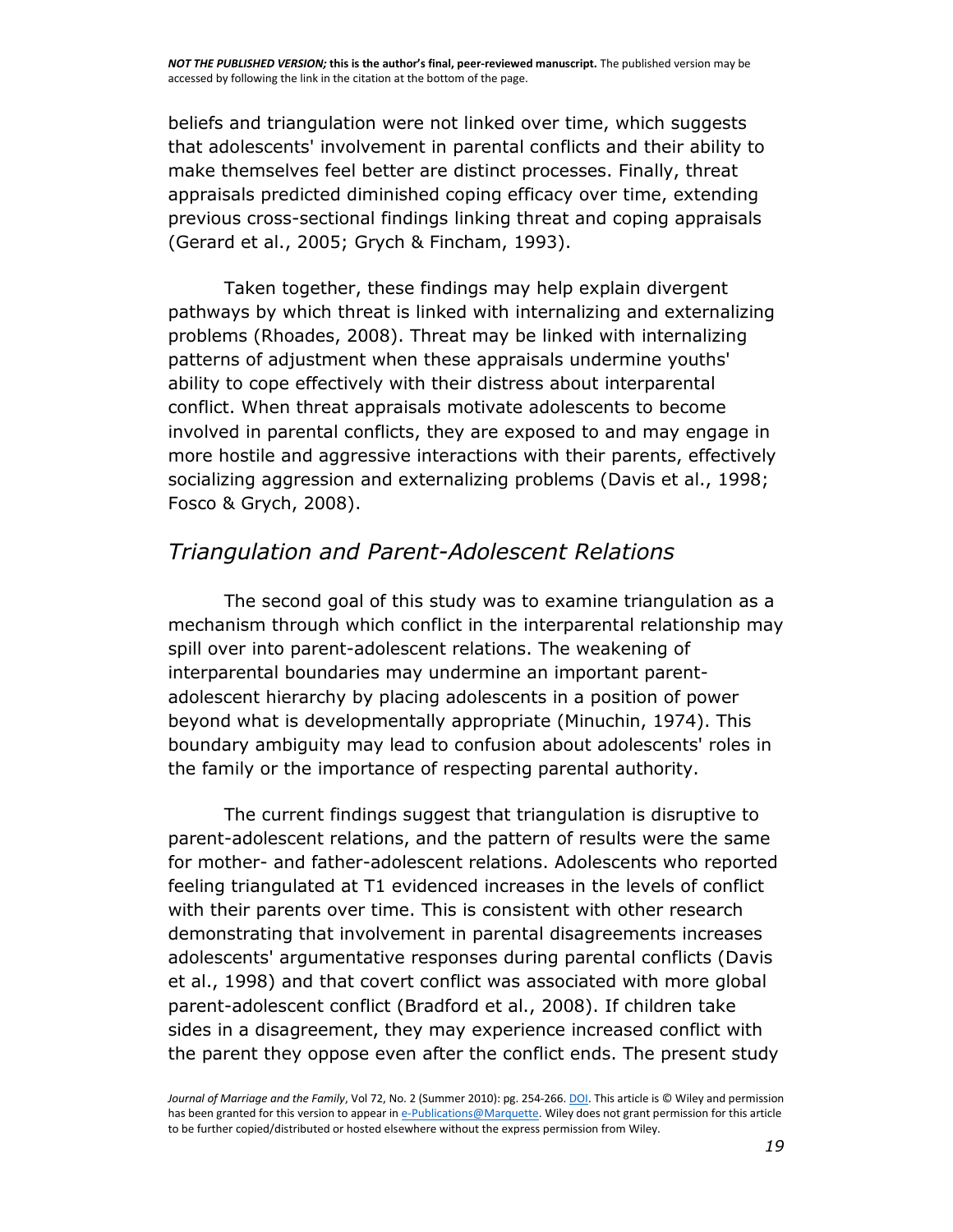focused on parent-adolescent conflict beyond the context of interparental arguments and highlights triangulation as a mechanism through which hostility and conflict in the interparental subsystem may be transmitted into the parent-adolescent subsystems. It should be noted, however, that the measure of parent-adolescent conflict captured parents' conflict behaviors rather than measuring aspects of dyadic interactions.

Moreover, this study also found a link between triangulation and deterioration to the quality of parent-adolescent relationships, even with parent-adolescent conflict accounted for in the model. This suggests that involvement in parental conflicts directly undermines adolescents' feelings of trust and security with their parents, independent of the level of conflict in the parent-adolescent relationships. It is possible that triangulation, which is often distressing for adolescents, contradicts the positive view of their parents as dependable sources of support or leads them to withdraw in their relationships with their parents [\(Buchanan & Waizenhofer, 2001\)](http://onlinelibrary.wiley.com/doi/10.1111/j.1741-3737.2010.00697.x/full#b7). Youths who are often caught in the middle of parental conflicts also may build up resentment toward one or both parents for putting them in a difficult and stressful position.

In sum, the results of this study provide compelling support for the importance of maintaining clear interparental (executive) subsystem boundaries. The violation of these boundaries through triangulation is linked with the deterioration of adolescent-parent relations, through increased conflict and reduced closeness with parents, which can place adolescents at risk for psychological maladjustment [\(Buehler & Gerard, 2001\)](http://onlinelibrary.wiley.com/doi/10.1111/j.1741-3737.2010.00697.x/full#b8) and susceptibility to deviant peer influences [\(Dishion, Nelson, & Bullock, 2004\)](http://onlinelibrary.wiley.com/doi/10.1111/j.1741-3737.2010.00697.x/full#b16).

#### *Limitations and Future Directions*

The present investigation found diverse implications for triangulation into parental conflicts; however, the measurement of triangulation captured adolescent's subjective feelings of being caught in the middle and does not allow for evaluation of the specific aspects of triangulation that are linked with self-blame, threat, or parentadolescent relations. It is not clear whether adolescent perceptions of triangulation followed from being drawn into the conflict or trying to

*Journal of Marriage and the Family*, Vol 72, No. 2 (Summer 2010): pg. 254-266[. DOI.](http://dx.doi.org/10.1111/j.1741-3737.2010.00697.x) This article is © Wiley and permission has been granted for this version to appear i[n e-Publications@Marquette.](http://epublications.marquette.edu/) Wiley does not grant permission for this article to be further copied/distributed or hosted elsewhere without the express permission from Wiley.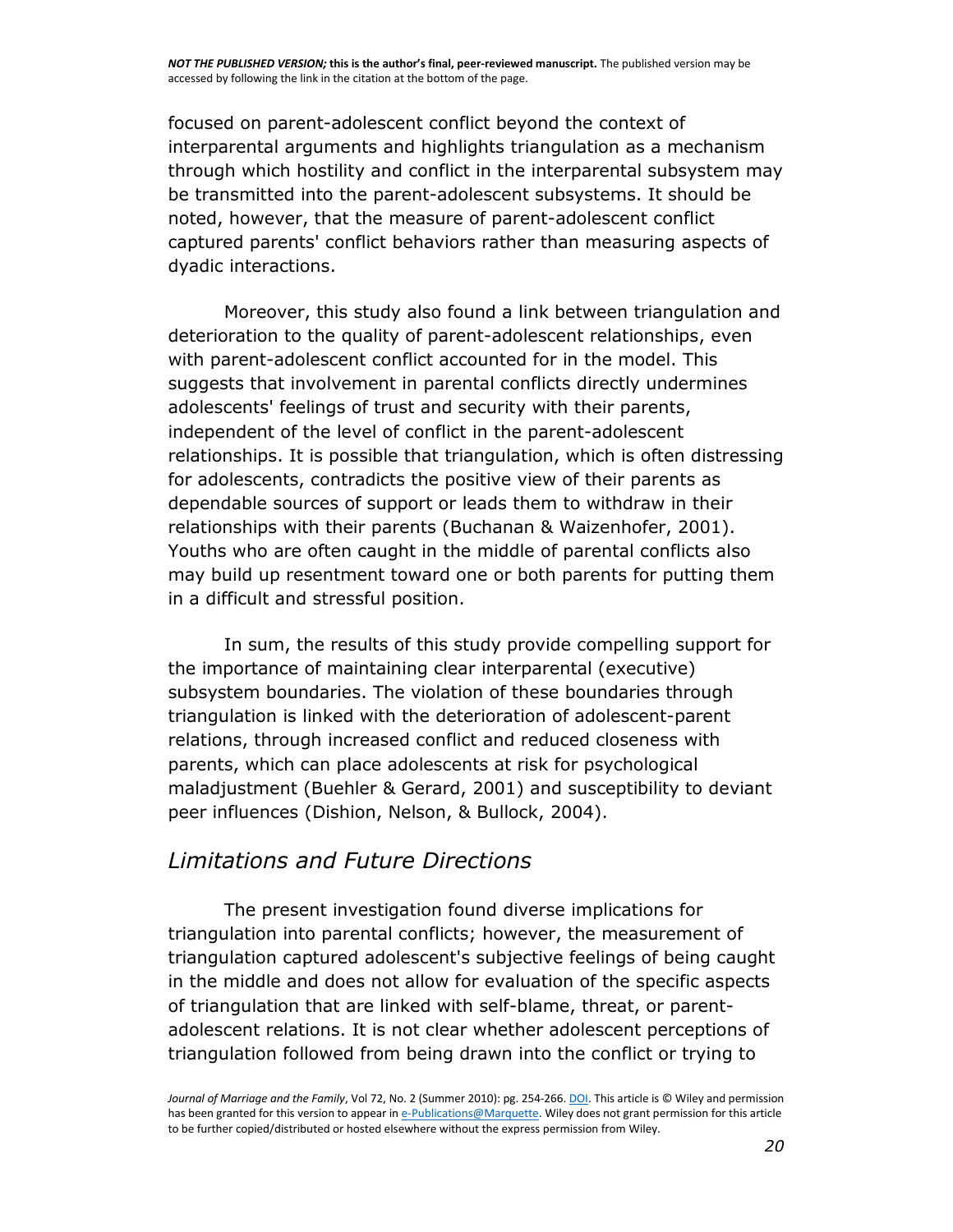intervene, or if they occurred without the adolescent actually becoming involved. Examining the different ways that youths become triangulated will further illuminate links with their appraisals and parent-child relationships. For example, it may be that threat is associated with adolescent-initiated triangulation, and parent-initiated triangulation is more likely to lead to self-blame. Further, it is possible that different forms of triangulation are linked with parent-adolescent relations, such as scapegoating and parent-adolescent conflict and cross-generational coalitions and parent-adolescent closeness.

Although there are advantages to focusing on adolescents' subjective evaluations of conflict, triangulation, and appraisals because they provide important information about their experiences in the family [\(Grych & Fincham, 1990\)](http://onlinelibrary.wiley.com/doi/10.1111/j.1741-3737.2010.00697.x/full#b21), the reliance on adolescent self-report data in this study also is a methodological limitation. Concerns that the associations are inflated because of monomethod variance are reduced by the use of structural equation modeling techniques that account for shared variance at each time point, but this approach does not fully eliminate the problem. Moreover, using adolescents as the sole reporters cannot offer a complete picture of family functioning. It would be valuable to identify whether these patterns of results are replicated when observational and parent-report data are utilized, to better understand ways of assessing family functioning and to evaluate how robust these associations are.

In addition, the measure of adolescent coping efficacy did not yield optimal values for internal consistency. This increases the expected error variance measured by this scale and reduces the probability of having a statistically significant relationship with other variables in the model. Despite these limitations, threat was linked with coping efficacy, consistent with past research [\(Grych et al.,](http://onlinelibrary.wiley.com/doi/10.1111/j.1741-3737.2010.00697.x/full#b24)  [1992\)](http://onlinelibrary.wiley.com/doi/10.1111/j.1741-3737.2010.00697.x/full#b24), but relationships with other factors may be underrepresented. Until these findings can be replicated, cautious interpretation is warranted.

Finally, attrition in this sample is an important limitation. In this study, we used full information maximum likelihood estimation techniques, which avoids biasing analyses due to missing data. And, although there were no systematic patterns of missing data among the

*Journal of Marriage and the Family*, Vol 72, No. 2 (Summer 2010): pg. 254-266[. DOI.](http://dx.doi.org/10.1111/j.1741-3737.2010.00697.x) This article is © Wiley and permission has been granted for this version to appear i[n e-Publications@Marquette.](http://epublications.marquette.edu/) Wiley does not grant permission for this article to be further copied/distributed or hosted elsewhere without the express permission from Wiley.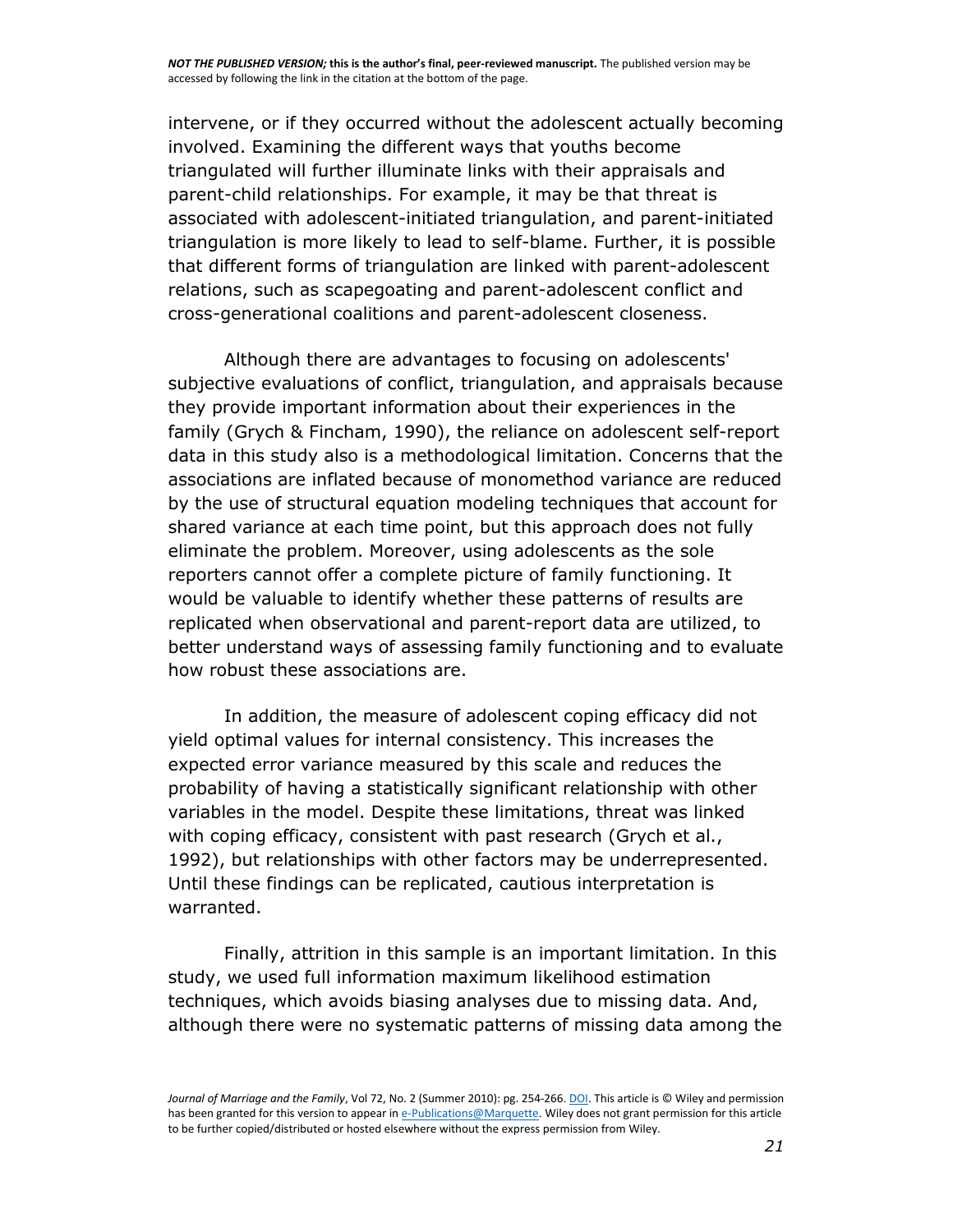constructs of interest, youths who were older at T1 and who reported coming from divorced households were less likely to participate at T2.

### **Conclusions**

Consistent with family systems theory, this study shows that when interparental conflict is persistent, hostile, and unresolved, adolescents are more likely to be drawn into the arguments. Triangulation is more likely to occur when youths feel threatened by conflict and, in turn, may lead adolescents to blame themselves for parental conflicts or feel responsible for solving their parents' problems. Youths' sense of being caught in the middle of parental disagreements was consistently detrimental to parent-adolescent relations, both with mothers and fathers, resulting in greater conflict and diminished closeness in their relationships. These data further suggest that triangulation is not the result of exceptionally close adolescent-parent relationships but, rather, is a product of dysregulated and poorly managed interparental conflict. From an applied perspective, these data highlight the importance of careful assessment of the links between individual, dyadic, and triadic functioning in families characterized by high levels of discord and indicate that intervention efforts with these families should aim to strengthen the interparental subsystem boundary in order to foster healthy adolescent development.

#### **Note**

Portions of these findings were previously presented at the Society for Research on Adolescence 2006 biennial conference. The authors would like to thank the participants and staff at Hamilton High School in Milwaukee, Wisconsin, for their participation in this study. We also would like to thank graduate and undergraduate research assistants who aided in the collection and preparation of these data.

#### **References**

- Arbuckle, J. L. (2007). Amos 16.0 [Computer software]. Chicago: SPSS.
- Armsden, G. C., & Greenberg, M. T. (1987). The Inventory of Parent and Peer Attachment: Individual differences and their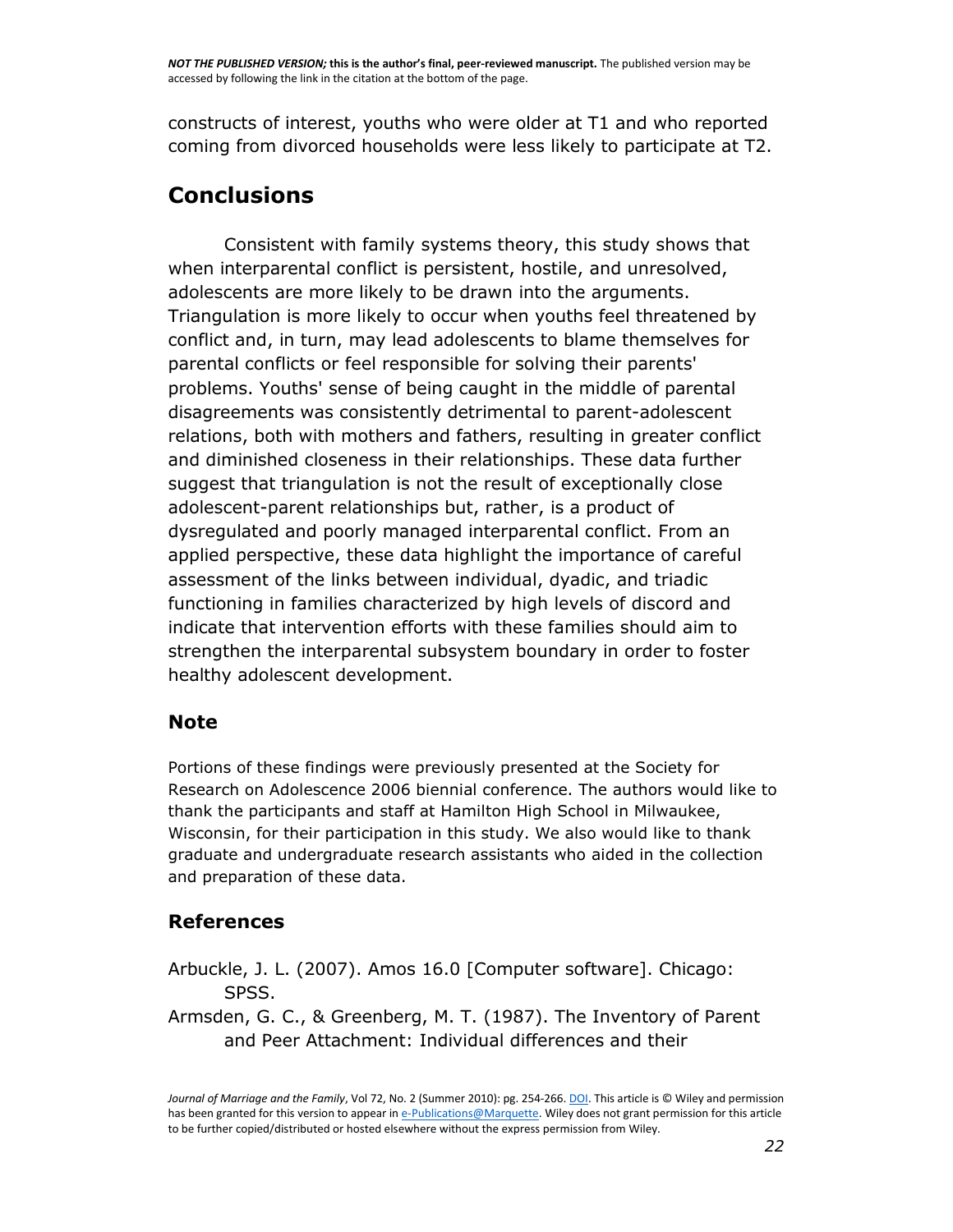relationship to psychological wellbeing in adolescence. *Journal of Youth and Adolescence*, 16, 427–454.

- Bickham, N. L., & Fiese, B. H. (1997). Extension of the Children's Perceptions of Interparental Conflict Scale for use with late adolescents. *Journal of Family Psychology*, 11, 246–250.
- Bradford, K., Vaughn, L. B., & Barber, B. K. (2008). When there is conflict: Interparental conflict, parent-child conflict, and youth problem behaviors. *Journal of Family Issues* , 29, 780–805.
- Bosco, G. L., Renk, K., Dinger, T. M., Epstein, M. K., & Phares, V. (2003). The connections between adolescents' perceptions of parents, parental psychological symptoms, and adolescent functioning. *Applied Developmental Psychology*, 24, 179–200.
- Buchanan, C. M., Maccoby, E. E., & Dornbusch, S. M. (1991). Caught between parents: Adolescents' experience in divorced homes. *Child Development*, 62, 1008–1029.
- Buchanan, C. M., & Waizenhofer, R. (2001). The impact of interparental conflict on adolescent children: Considerations of family systems and family structure. In A.Booth, A. C.Crouter, & M.Clements (Eds.), *Couples in conflict* (pp. 149–160). Mahwah, NJ: Erlbaum.
- Buehler, C., & Gerard, J. M. (2001). Marital conflict, ineffective parenting, and children's and adolescents maladjustment. *Journal of Marriage and Family*, 64, 78–92.
- Buehler, C., Lange, G., & Franck, K. L. (2007). Adolescents' cognitive and emotional responses to marital hostility. *Child Development*, 78, 775–789.
- Crawford, L. A., & Novak, K. B. (2008). Parent-child relations and peer associations as mediators of the family structure-substance use relationship. *Journal of Family Issues*, 29, 155–184.
- Davies, P. T., & Cummings, E. M. (1994). Marital conflict and child adjustment: An emotional security hypothesis. *Psychological Bulletin*, 116, 387–411.
- Davies, P. T., & Cummings, E. M. (1998). Exploring children's emotional security as a mediator of the link between marital relations and child adjustment. *Child Development*, 69, 124– 139.
- Davies, P. T., & Forman, E. M. (2002). Children's patterns of preserving emotional security in the interparental subsystem. *Child Development*, 73, 1880–1903.

*Journal of Marriage and the Family*, Vol 72, No. 2 (Summer 2010): pg. 254-266[. DOI.](http://dx.doi.org/10.1111/j.1741-3737.2010.00697.x) This article is © Wiley and permission has been granted for this version to appear i[n e-Publications@Marquette.](http://epublications.marquette.edu/) Wiley does not grant permission for this article to be further copied/distributed or hosted elsewhere without the express permission from Wiley.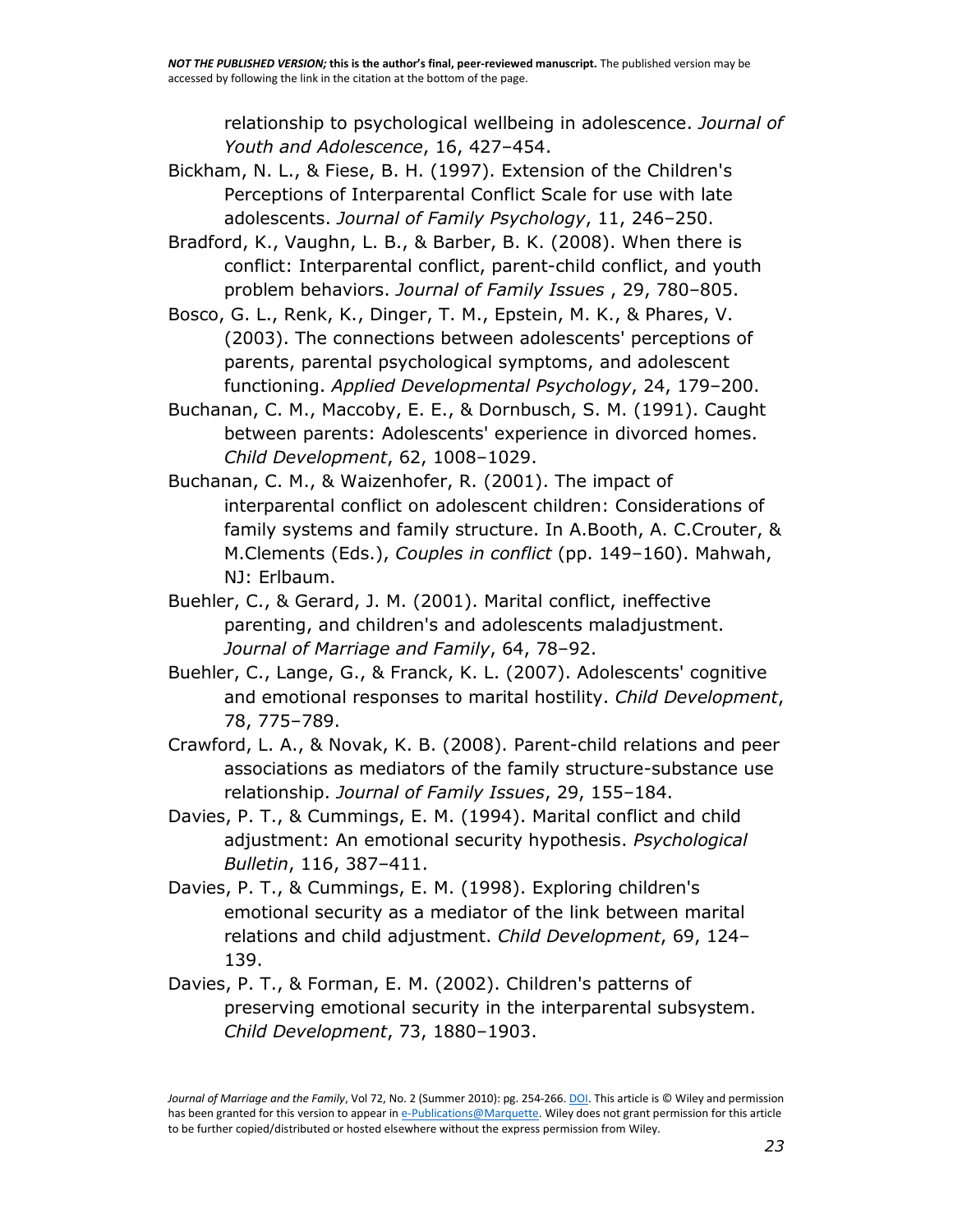- Davies, P. T., Harold, G. T., Goeke-Morey, M., & Cummings, E. M. (2002). Child emotional security and interparental conflict. *Monographs of the Society for Research in Child Development*, 67 (3, Serial No. 270).
- Davis, B. T., Hops, H., Albert, A., & Sheeber, L. (1998). Child responses to parental conflict and their effect on adjustment: A study of triadic relations. *Journal of Family Psychology*, 12, 163– 177.
- Dishion, T. J., Nelson, S. E., & Bullock, B. M. (2004). Premature adolescent autonomy: Parent disengagement and deviant peer process in the amplification of problem behaviour. *Journal of Adolescence*, 27, 515–530.
- El-Sheikh, M., & Elmore- Staton, L. (2004). The link between marital conflict and child adjustment: Parent-child conflict and perceived attachments as mediators, potentiators, and mitigators of risk. *Development and Psychopathology* , 16, 631–648.
- Erel, O., & Burman, B. (1995). Interrelatedness of marital relations and parent-child relations: A meta-analytic review. *Psychological Bulletin*, 118, 108–132.
- Fosco, G. M., & Grych, J. H. (2008). Emotional, cognitive, and family systems mediators of children's adjustment to interparental conflict. *Journal of Family Psychology*, 22, 843–854.
- Gerard, J. M., Buehler, C., Franck, K., & Anderson, O. (2005). In the eyes of the beholder: Cognitive appraisals as mediators of the association between interparental conflict and youth maladjustment. *Journal of Family Psychology*, 19, 376–384.
- Grych, J. H., & Fincham, F. D. (1990). Marital conflict and children's adjustment: A cognitive-contextual framework. *Psychological Bulletin*, 108, 267–290.
- Grych, J. H., & Fincham, F. D. (1993). Children's appraisals of marital conflict: Initial investigations of the cognitive-contextual framework. *Child Development*, 64, 215–230.
- Grych, J. H., Raynor, S. R., & Fosco, G. M. (2004). Family processes that shape the impact of interparental conflict on adolescents. *Development and Psychopathology*, 16, 649–665.
- Grych, J. H., Seid, M., & Fincham, F. D. (1992). Assessing marital conflict from the child's perspective: The Children's Perception of Interparental Conflict Scale. *Child Development*, 63, 558–572.

*Journal of Marriage and the Family*, Vol 72, No. 2 (Summer 2010): pg. 254-266[. DOI.](http://dx.doi.org/10.1111/j.1741-3737.2010.00697.x) This article is © Wiley and permission has been granted for this version to appear i[n e-Publications@Marquette.](http://epublications.marquette.edu/) Wiley does not grant permission for this article to be further copied/distributed or hosted elsewhere without the express permission from Wiley.